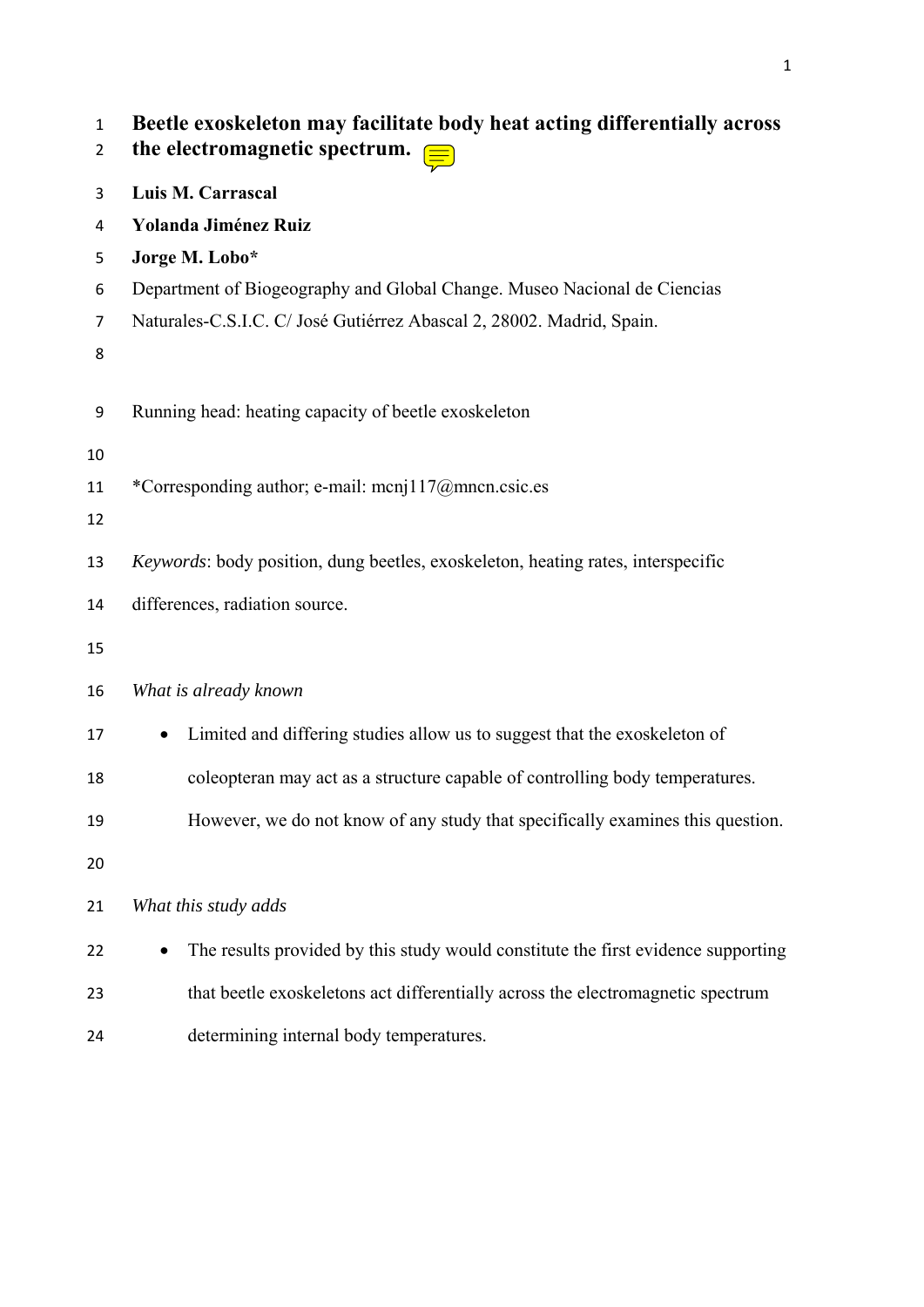### **ABSTRACT**

 Exoskeletons of beetles, and their associated morphological characteristics, can serve many different functions, including thermoregulation. We study the thermal role of the exoskeleton in 13 Geotrupidae dung beetle species using heating experiments under controlled conditions. The main purpose was to measure the influence of heating sources (solar radiance vs. infrared), animal position (dorsal vs. ventral exposure), species identity and phylogenetic relationships on internal asymptotic temperature and heating rates. The thermal response was significantly influenced by phylogenetic relatedness, although it was not affected by the apterous condition. The asymptotic internal temperature of specimens was not affected by the thoracic volume, but was significantly higher under simulated sunlight conditions than under infrared radiation, and when exposed dorsally as opposed to ventrally. There was, thus, a significant interaction between heating source and body position. Heating rate was negatively and significantly influenced by thoracic volume and, although insignificantly slower under simulated sunlight, it was significantly affected by body position, being faster under dorsal exposure. The results constitute the first evidence supporting the hypothesis that the beetle exoskeleton acts differentially across the electromagnetic spectrum determining internal body temperatures. This interesting finding suggests the existence of a kind of "passive physiology" imposed by the exoskeleton and body size, where interspecific relationships play a minor role.

- 
- 
- 
- 
-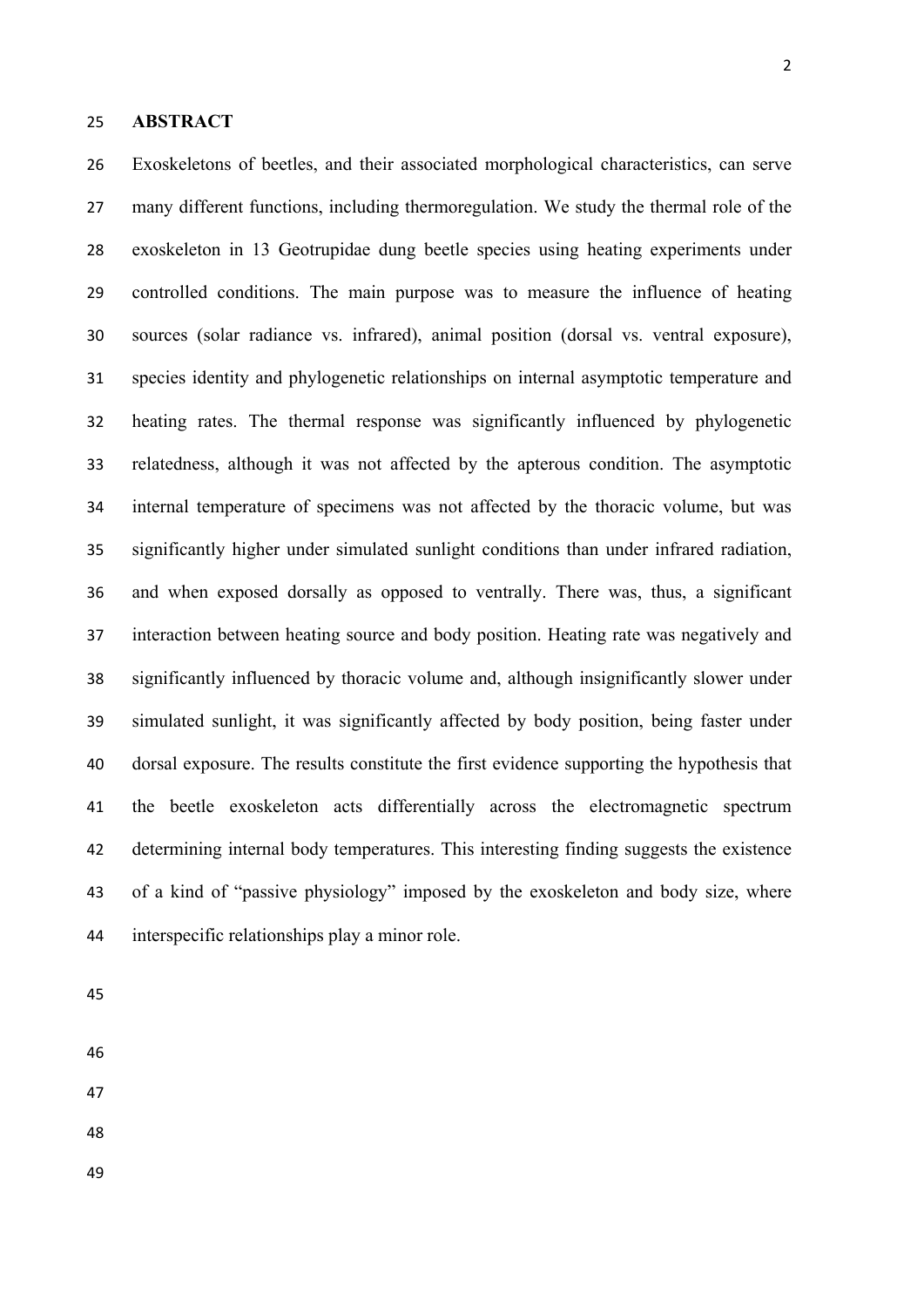#### **Introduction**

 Exoskeletons of arthropods are composed of chitin and various proteins and waxes as basic materials, being one of the most resistant, ancestral, functionally versatile and abundant biomaterials (Gupta 2011). The evolution of the exoskeleton is key to the radiation of arthropods and the successful colonization of terrestrial environments by insects. Coleoptera constitutes the most diversified animal group on the Earth (Chapman 2009), in which the presence of protective sheathed wings (elytra) has become their main identifiable morphological characteristic.

 The cuticle of beetles and their associated morphological characteristics are a continuous source of inspiration in biomimetics (Gorb 2013), because they can serve many different functions (physical barrier for internal tissues, attachment for muscles, food grinding, body cleaning, adhesion, sound generation, friction, lubrication, filtering, crypsis, mimicry, substrate matching, aposematism, sexual and visual signalling, thermoregulation, etc.). For some authors, the external characteristics of the insect cuticle as carinae, reticulations, macro and microsculptures are not the consequence of specific selective environmental forces acting evolutionarily (Ball 1985) or related to habitat differences (Doberski and Walmesley 2007). By contrast, other studies suggest that reticulation changes (Drotz et al. 2010) or thin patches (Slifer 1953) can be considered adaptations capable of controlling body temperature and thus affecting environmental performance. Cuticle darkness has been also associated with body temperature (Gross et al. 2004; Clusella Trullas et al. 2007; Schweiger & Beierkuhnlein 2016), management of UV-radiation (Mikhailov 2001), climatic changes (Davis et al. 2008; Zeuss et al. 2014) and immune response (Dubovskiy et al. 2013). Cold environmental conditions would promote the production of melanin in ectothermic species being this process related to the key role of the enzyme phenoloxidase in both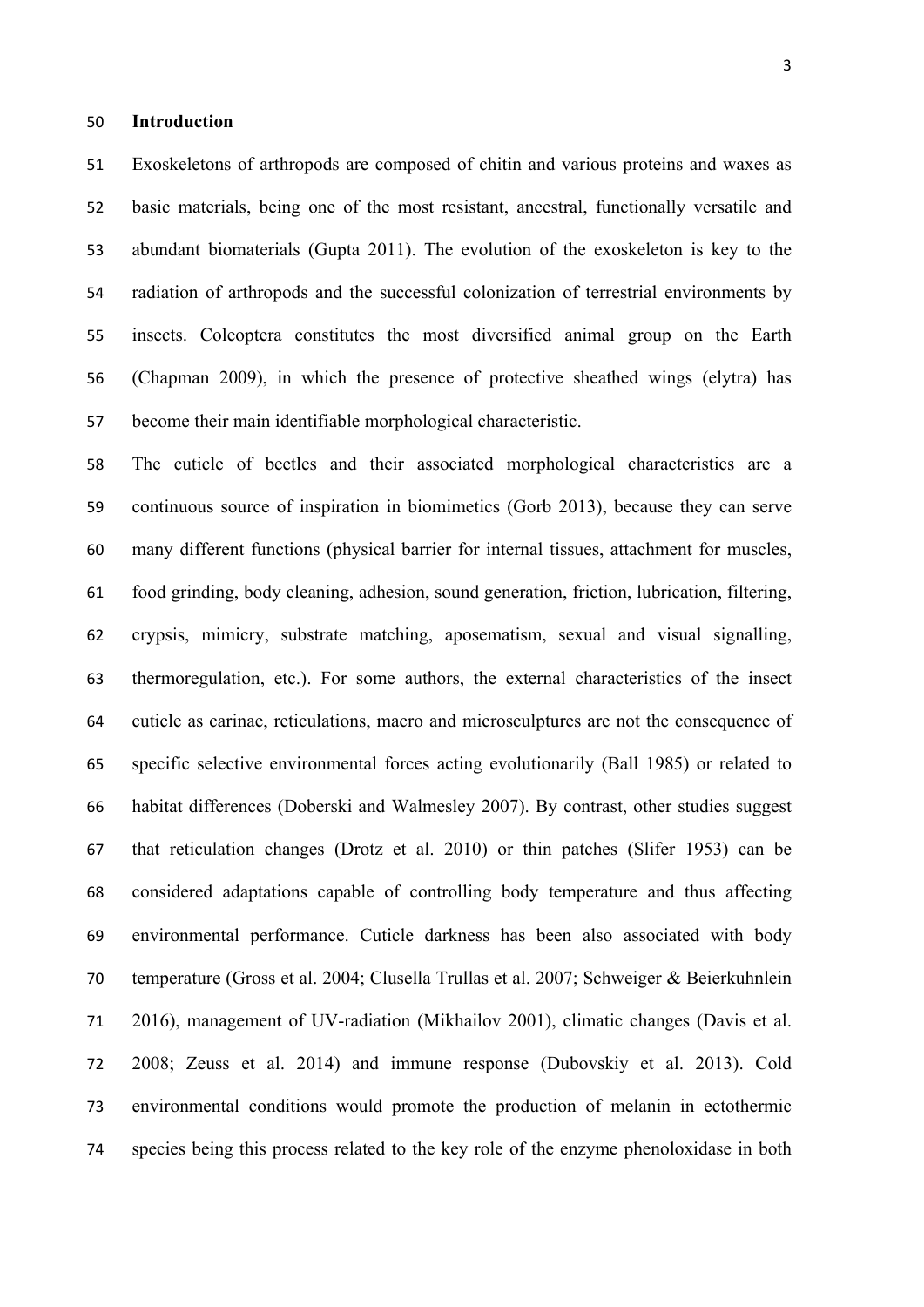melanization and immune defense (the temperature-dependent immune physiological mechanism; see Fedorka et al. 2013). However, the association between immunity and cuticle darkness would not take place in Coleoptera because their colour variations are not pigmentary (Kinoshita 2008), but structural (i.e. due to the electron excitation by the incident light). The available studies in Geotrupidae dung beetles indicate that colour variations are due to simple multilayer reflectors (Pye, 2010; Akamine et al. 2011) and, as in other insect groups (Digby 1955; Umbers et al. 2013; Välimäki et al. 2015), there is no empirical evidence that supports the role of colour on heating differences and thermoregulation.

 In this paper we study the thermal response to heat of the exoskeleton of the so called earth-boring dung beetle species (Geotrupidae). We study 13 geotrupid species broadly distributed throughout the phylogeny of the family using heating experiments under controlled conditions. The main purpose of this study is to measure the influence of heating sources (solar radiance vs. infrared), animal position (dorsal vs. ventral exposure) and species identity on heating rates, and to quantify the proportion of the observed variability attributable to those effects (Figure 1). Seven of these species have fully developed wings, while six are apterous (no wings) with the two elytra fused together (Table 1), an adaptation assumed to be directed to reduce water loss (but see Duncan 2002). The selected species also show slight differences in structural coloration (all are black) and surface reticulations and/or microsculptures. If interspecific differences in these traits are prominent for the acquisition of temperature in this group, we should expect a large proportion of variance in heating rates attributable to species identity under laboratory conditions. Moreover, these interspecific differences could be more notable under one of the two different sources of heat tested (simulated solar irradiance and infrared radiation), or considering the area of the animal being directly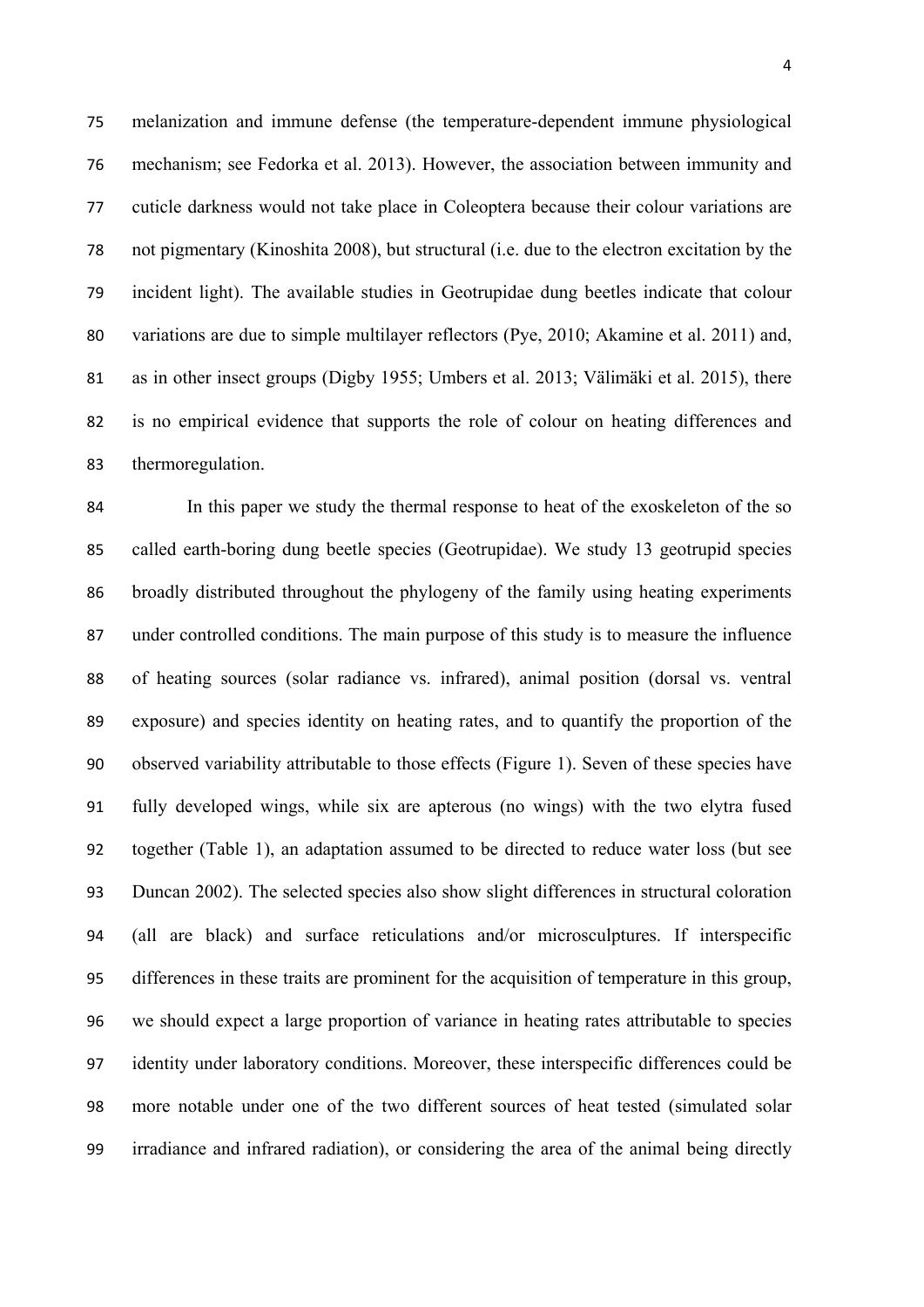affected (dorsal or ventral surface), illustrating potentially interesting interactions. It is reasonable to assume that the upper part of the beetle's exoskeleton mainly interacts with the range of wavelengths characterizing solar radiation, while the ventral part interacts primarily with the infrared radiation coming from the substrate. Thus, the comparison of the strikingly different smooth dorsal part and the complex and rough ventral texture (with setae and coxae, legs, etc.) would cast light on the importance of the exoskeleton surface in modulating heat rates. If present, a differential heat response between species would allow for further studies directed to identify the most probable characteristics of the exoskeleton responsible for these differences.

#### **Material and Methods**

### *Experimental conditions*

 Thirteen species of Palaearctic Geotrupidae were considered, all of them well distributed throughout the phylogenetic tree of this coleopteran family (Verdú et al. 2004; Cunha et al. 2011). For each one of these species, two specimens were selected from the insect collections available at the Museo Nacional de Ciencias Naturales (Madrid); specimens were dried from at least one year before. The selection of the two specimens was carried out in order to maximize the body size differences and location of origin between them when possible (Table 1).

 Thorax length, width and thickness were measured in each specimen using an Olympus SC100 CMOS camera associated with a SZX10 stereo microscope. The thoracic pseudo-volume of each specimen was estimated as the corresponding one- fourth volume of the ellipsoid delimited by these three measurements, and used to assess the influence of animal size on the measured heating parameters (i.e., a larger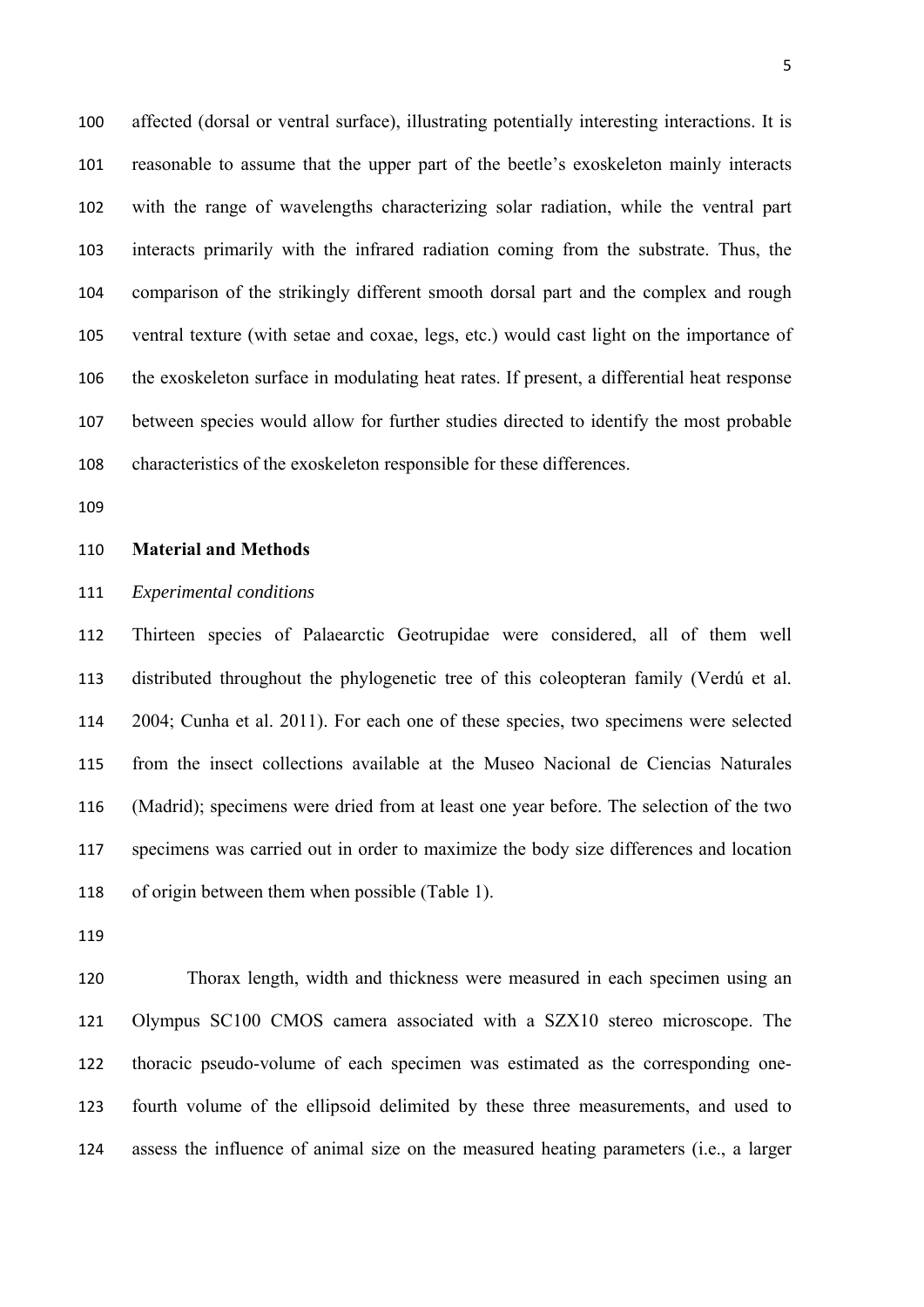volume should require a longer time to reach the thermal asymptote, and smaller animals heat faster).

 Each specimen was finely holed in the apex of the pygidium using an entomological pin, and a thin type-K thermocouple was inserted in this hole until its tip reached the middle of the abdomen. The thermocouple wire was welded to the abdomen using a small drop of hot thermoplastic glue. A Fluke 54 II B dual digital thermometer (0.05% accuracy) was used for recording the internal temperature of each specimen at ten seconds intervals during 8 minutes, except the first record that was measured at five seconds since the beginning of the trial (49 temperature measurements in total).

 Before each trial the specimen with the welded thermocouple was maintained in a freezer until its internal temperature reached -5º C. The specimen was then placed in the experimental arena, starting the recording of internal body temperatures (time 0) when the temperature reached +5ºC. The so obtained body temperatures were subsequently adjusted to the exponential function

139 temperature (T) = 
$$
a * (b - exp(-c * time))
$$

 The product of *a* and *b* represents the asymptotic value at the end of the heating process, while *c* measures the heating rate at the start of the recording process (i.e., heating trials). Thus, the so obtained asymptotic values were positively correlated with the 143 temperature actually reached after eight minutes ( $r = 0.9995$ ,  $n=260$ ,  $p \le 0.001$ ; T<sub>8 min</sub> = 0.02+0.999\*[a\*b]); the *c* parameter was positively correlated with the increase in body 145 temperature 15 seconds after the beginning of the heating trial  $(r = 0.882, n=260, p)$  $< 0.001$ ).

 Temperature variations were recorded by submitting each specimen to two different radiation sources (simulated solar radiance and infrared; SR and IF, respectively) and two different body positions (dorsal or upside-up and ventral or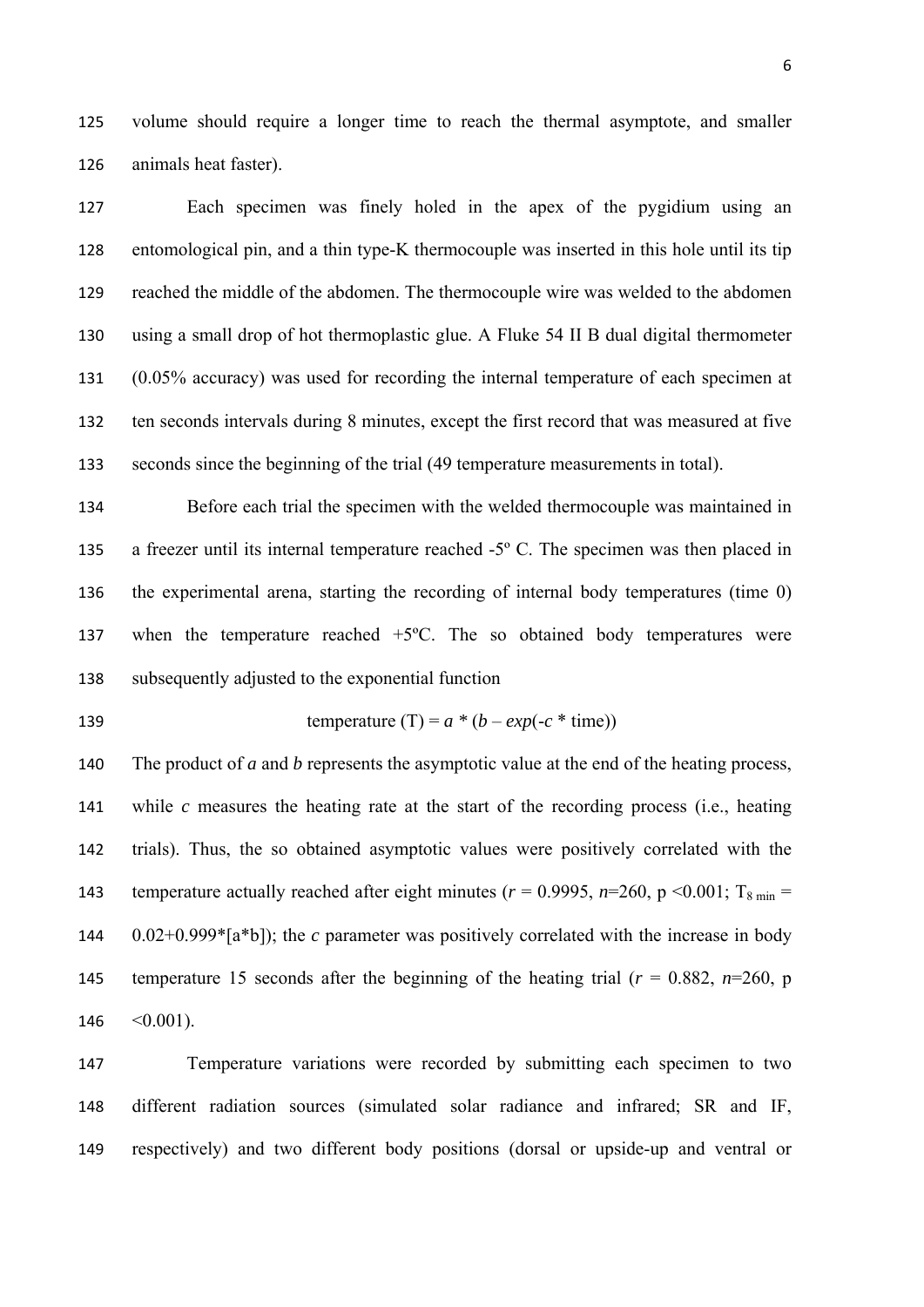upside-down; D and V, respectively). The experimental specimens were placed 10 cm over the lab table, not being kept in contact with the substrata. Recall that we were interested in the direct influence of radiation sources on heating rates, thus avoiding the potential influence of other heat sources (e.g., conduction, thermal boundary layer, etc.). A 100 watts halogen neodymium lamp with a balanced daylight spectrum (from UVA to infrared radiations) was used to simulate natural sunlight conditions. A ceramic heat emitter of 150 watts was used to simulate long wavelength infrared emissions. These two radiation sources are frequently used in terrariophily to simulate natural sources of heat. The lamps were placed in the experimental arena at different heights above the experimental specimens, in order to match the air temperatures attained in the position of specimens subjected to heating. To control for subtle, random variations in the air temperature near the specimens, one thermocouple was located at 1 cm from the 162 specimen and 10 cm over the lab table  $(T_{air})$ . This control temperature was used as a covariate to estimate and correct heating parameters independent of the temperature 164 variations experienced during trials. The mean value  $(\pm 95\%$  confidence interval) of T<sub>air</sub> 165 during the trials was  $31.5 \pm 0.3$  °C, being similar to those experienced by the species under Mediterranean natural conditions during summer at midday. In total, 260 assays were carried out (13 species x 2 specimens x 2 radiation sources x 2 body positions), repeating three times the temperature measurements of each specimen in dorsal position, and twice for ventral position, in order to obtain stabilized measurements (see Table 2); all trial replicates were conducted on different days.

 This work conforms to the Spanish legal requirements including those relating to conservation and welfare.

*Molecular analyses*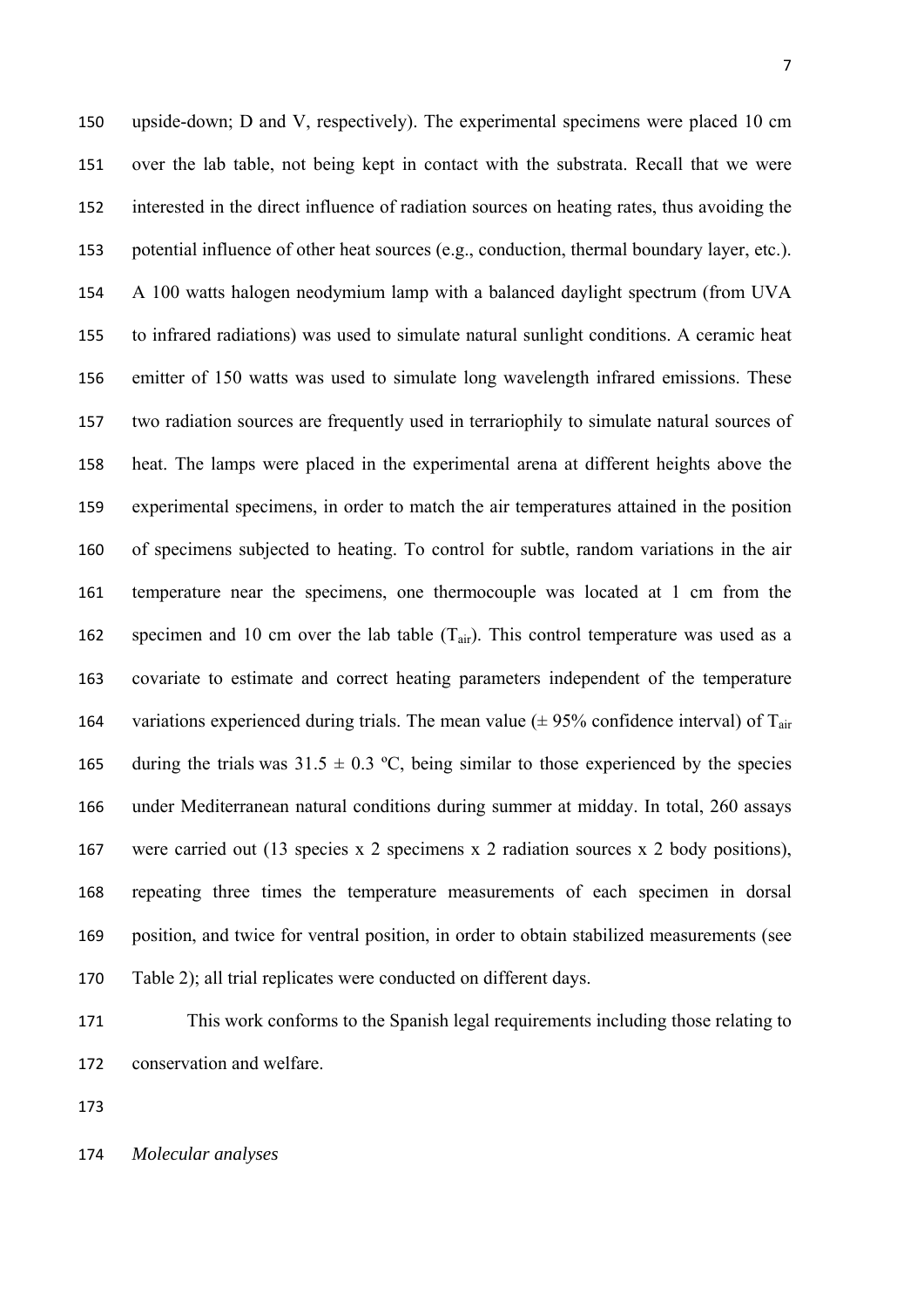Total DNA was extracted from frozen tissue with a DNA Easy extraction kit (Qiagen). COI-Sca-Frevc (Lobo et al*.* 2015), HCO2198 (Folmer et al*.* 1994), C1-J-2183 (Simon et al*.* 1994), COI-Sca-R, COIIam-Sca, and COIIB-605-Sca (Villalba et al*.* 2002) were the primers used to amplify with PCR three overlapping fragments comprising the 3' end of mitochondrial cytochrome oxidase I (COI), the adjacent complete tRNA-Leu (UUR), and the 5' end of cytochrome oxidase II (COII) genes. A total of 40 PCR cycles 181 (denaturing at 94 °C for 30 s, annealing at 42 °C for 30 s, and extension at 72 °C for 60 s) with an initial denaturing step at 94 ºC for 5 min, and a final extension step at 72 ºC for 5 min, were performed to amplify the mitochondrial fragments. All PCR 184 amplifications were conducted in 25  $\mu$ l reactions containing 3 mM MgCl<sub>2</sub>, a 0.4 mM of each dNTP, 0.2 µM of each primer, template DNA (10 to 100 ng), and DNA polymerase (1 unit, Biotools). After PCR purification, samples were directly sequenced using the corresponding PCR primers. Samples were sequenced in an automated DNA sequencer (ABI PRISM 3700) using the Big-Dye Deoxy Terminator cycle-sequencing kit (Applied Biosystems) following the manufacturer's instructions. Sequences were deposited in EMBL under the accession numbers provided in Table 3.

 DNA sequences were aligned with BioEdit v7.2.5 (Hall 1999) using the default options. Both the Akaike (AIC) and the Bayesian (BIC) information criterion, as 193 implemented in jModelTest v2.1.7 (Darriba et al. 2012), selected GTR  $+$  I  $+$  G as the evolutionary model that best fit the data. The selected evolutionary model and model 195 parameters  $(GTR + I + G; I = 0.503; G = 0.681)$  were used in the maximum likelihood (ML) analysis performed with PhyML v.3.1 (Guindon et al. 2010). The robustness of the inferred trees was tested by nonparametric bootstrapping (BP) using 1000 pseudoreplicates. Bayesian inference was also performed with MrBayes v.3.2.5 199 (Ronquist et al. 2012), running for  $1 \times 10^7$  generations (four simultaneous Markov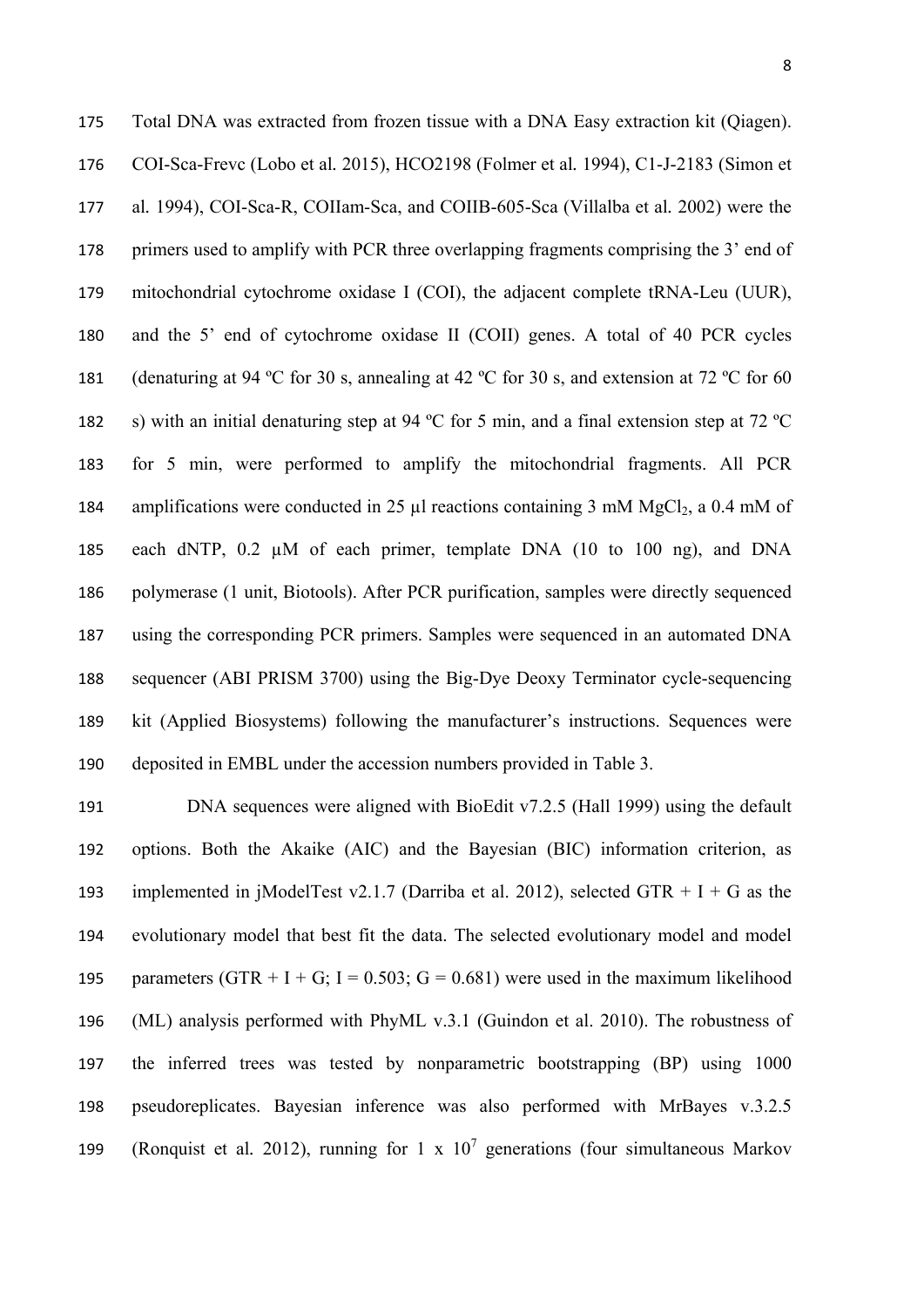chains; sample frequency 100). Four independent partitioned analyses were performed and checked for stationarity and convergence of the chains with Tracer v1.6 (Rambaut et al*.* 2013). Seven data partitions were analysed: mitochondrial COI gene (first, second, and third codon positions), mitochondrial COII gene (first, second, and third codon positions) and mitochondrial ARNtleu (uur) gene. Model parameters were estimated independently for each one of the respective data partitions. Burn-in was set to the first 1.000.000 generations. The robustness of the inferred Bayesian trees was determined using Bayesian posterior probabilities (BPP; as obtained from majority-rule consensus trees of the post burn-in trees). Two species of *Lethrus* (*Lethrus elephas* and *Lethrus perun*; Table 3) were selected as outgroups, based on a previous study (Cunha et al. 2011).

### *Statistical analyses*

 Non-linear regressions between temperature and time in each trial were carried out using CurveExpert 1.4 for Windows. The average explanatory capacity of the exponential regressions previously mentioned was 99.77% (95% confidence interval of  $R^2 = 99.73 - 99.80\%$ ).

 Within-individual variation in heating parameters across trials was low (3 repetitions in the upside-up position, and two in upside-down position), accounting for a very small percentage of variance: 3.5% for asymptote and 4.9% for the increasing rate at the beginning of the heating experiments (nested ANOVA analyzing the residual variation of models that include the individuals nested within radiation sources and positions, divided by the total sum of squares). Therefore, the results obtained for the trials under the different experimental circumstances were very repeatable.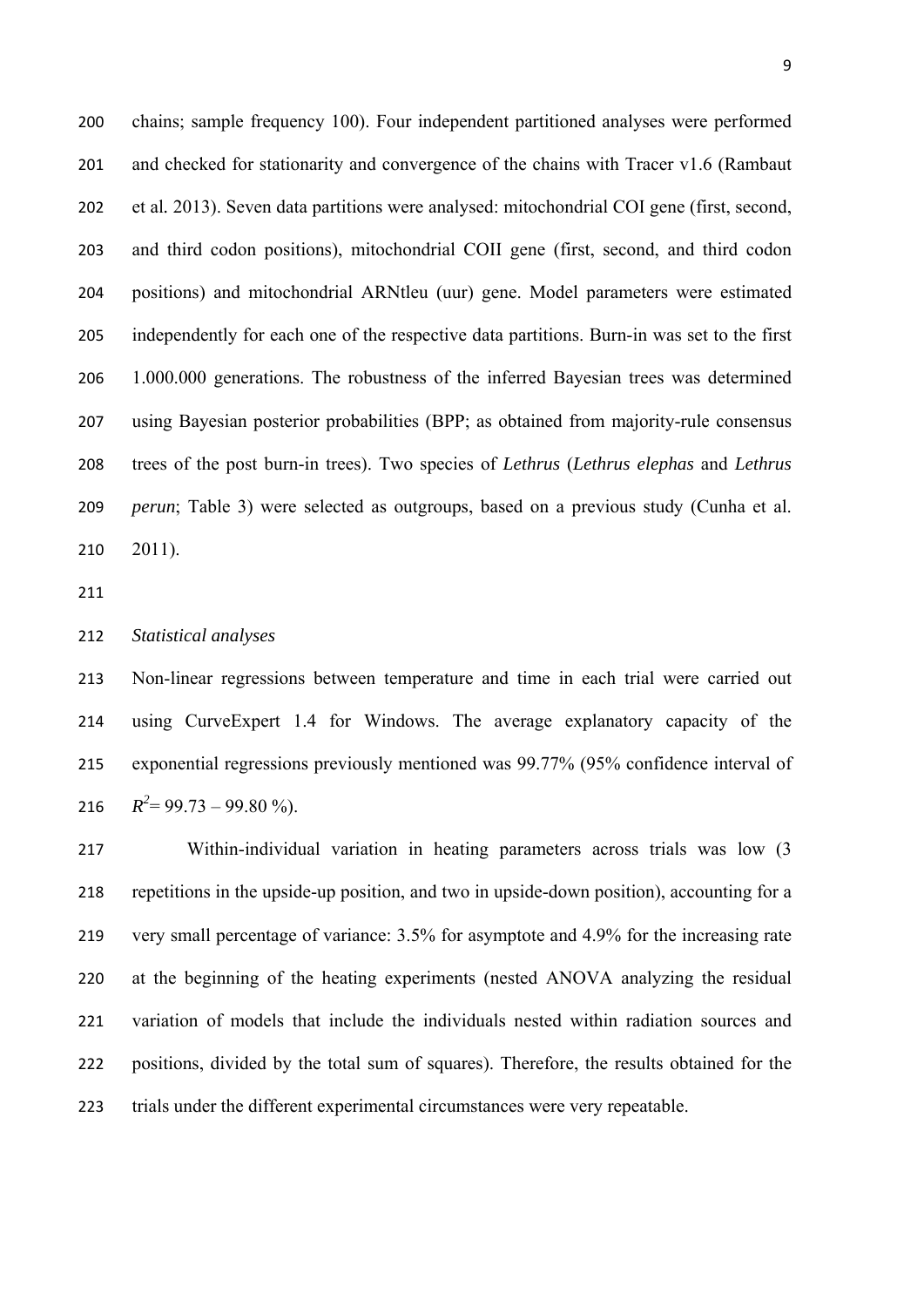We used generalized linear mixed models (GLMM) to analyze the variation in the asymptote and the increasing rate at the beginning of the heating experiments (canonical distribution of the response variables: Gaussian; link functions: identity). The 227 subtle variations in the temperature experienced during each heating trial  $(T_{air})$  and the thoracic volume of the studied specimens were treated as fixed covariates, while the source of radiation (NS vs. IF), the body position (D vs. V) and species identity were considered as fixed factors. Specimen identity (two different individuals per species) was considered as a random factor. The GLMM also included all possible interactions among species, source and position (three two-way and one three-way). The mean square (*MS*) and the degrees of freedom (*df*) of the error terms were estimated following the Kenward & Roger method, which finds the linear combinations of sources of random variation that serve as appropriate error terms for testing the significance of the respective effect of interest (Kenward and Roger 1997). We used the R packages *lme4* and *lmerTest* (Kuznetsova et al. 2014; Bates et al. 2015) run under R version 3.1.2 (R Core Team 2014). The nested analyses of variance of the within-individual variation in heating parameters were carried out using the R command *aov{stats}*. In order to partition the variance according to the partial effects attributable to species, source of radiation, animal position and the two covariates, we built new mixed models deleting 242 the interaction terms, and used the sum of squares of the marginal model.

 It is commonly acknowledged that species are evolutionarily related throughout a phylogenetic scheme, and therefore they should not be treated as independent sample units in comparative analyses (Harvey and Purvis 1991; Rezende and Diniz-Filho 2012). Although this paper mainly deals with the biophysical response of beetle heating to sources of radiation and body position in 13 Geotrupidae species, we have also estimated the phylogenetic signal (Blomberg and Garland 2002) in interspecific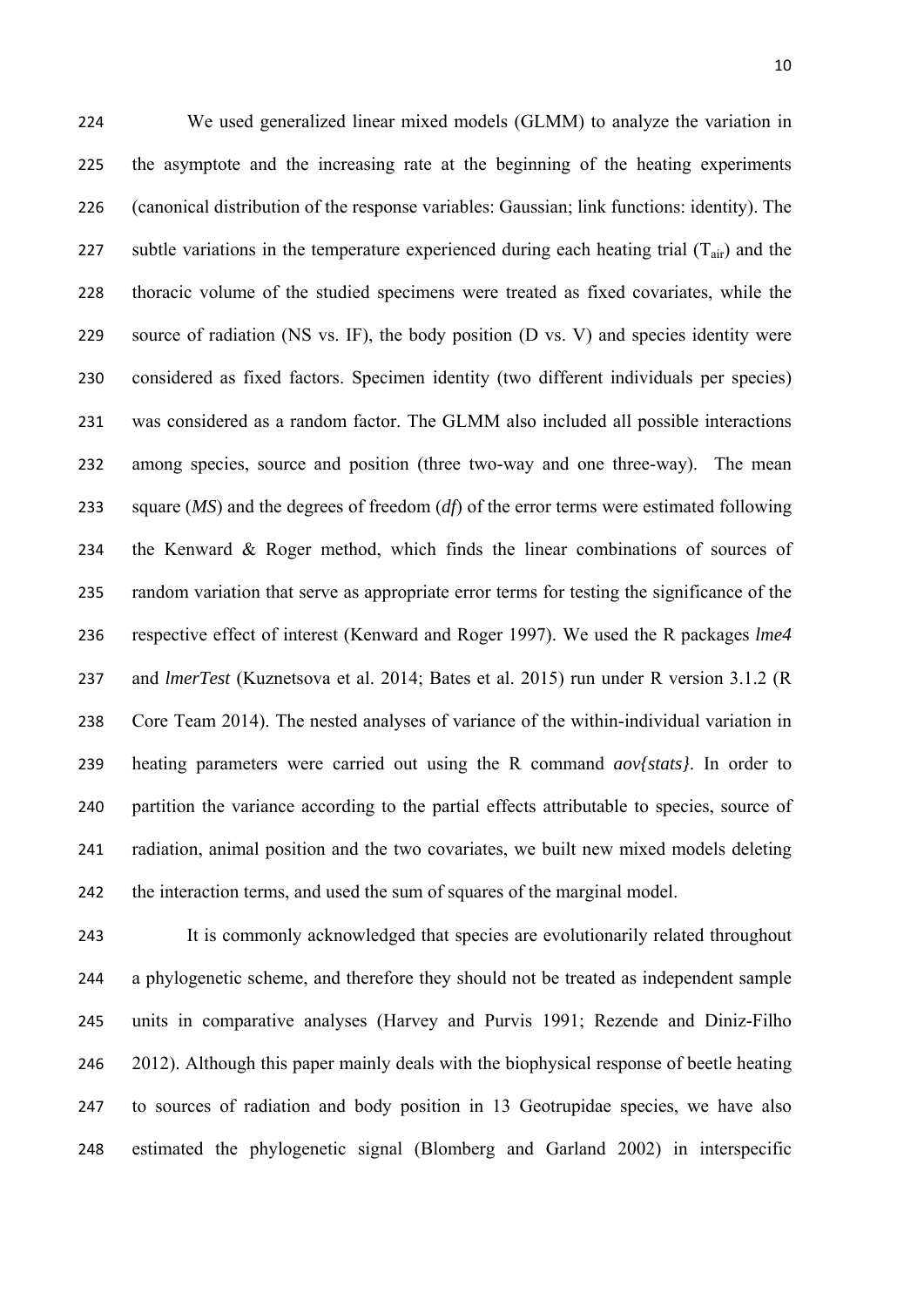differences of the heating rate at the beginning of the experiments, and the asymptotic internal temperature. The residuals of the linear mixed models (GLMM) were analyzed onto the phylogenetic hypothesis (Figure 2). We quantified the association with phylogeny for each trait by means of Blomberg's *K* statistic (Blomberg et al. 2003), to assess whether traits conserved a phylogenetic signal; when *K* approaches 1 trait 254 evolution follows a mode of evolution that is consistent with Brownian motion, if  $K > 1$ 255 close relatives are more similar than expected under Brownian motion, while if  $K < 1$  closely related species are less similar than expected (Blomberg et al. 2003). *K* has a high type II error rate and a low power to detect a significant phylogenetic signal in small phylogenies (less than 20 species; Blomberg et al. 2003; Münkemüller et al. 2012). Thus, we complemented the phylogenetic signal analysis with Abouheif's test (Abouheif 1999; Pavoine et al. 2008). We used the R packages *phytools* (Revell 2012; command "phylosig" with method="K") and *adephylo* (Jombart et al. 2010; command 262 "abouheif.moran" with method="oriAbouheif" and specifying the alternative hypothesis as "greater") run under R version 3.1.2 (R Core Team 2014).

## **Results**

 Variation in the temperature finally reached in the heating experiments (i.e., asymptote) was significantly explained by a mixed ANCOVA model (Table 4). The asymptotic internal temperature of the specimens was positively related to subtle variations in the 269 air temperature during heating trials  $(p<0.001)$ , but it was not affected by the thoracic volume of dung beetles. Radiation source and animal position also significantly affected 271 the asymptote  $(p<0.001$  and  $p=0.006$  respectively), with the magnitude effect of heating source larger than that attributable to position (see Figure 3 for the partition of variance in the main effects mixed model). The heat finally reached by the specimens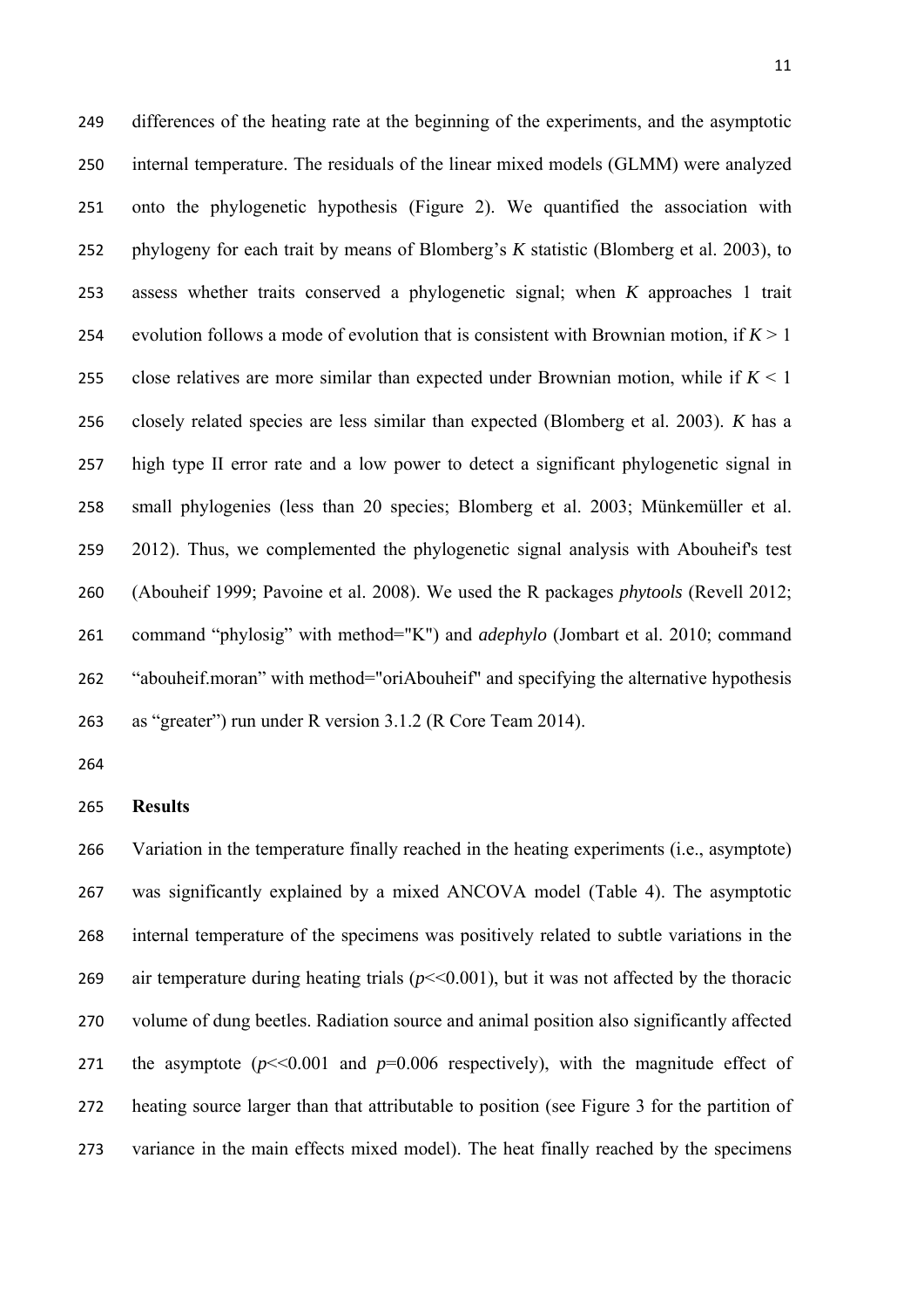was higher under simulated sunlight conditions than under infrared radiation, and was higher when exposed dorsally than ventrally (Figure 4). The "source by position" 276 interaction term attained significance  $(p=0.043)$ , showing that the influence of animal position on the internal temperature finally reached was comparatively higher under sunlight conditions. The temperature reached by dung beetles when exposed dorsally 279 was approximately 4 °C higher in the case of simulated sun radiation than when they 280 were heated with infrared radiation, being this difference only ca. 1.5 °C higher when exposed ventrally to the two sources of radiation. Inter-specific differences did not reach significance and accounted for a low proportion of variance (Figure 3). The interaction terms including the species did not reach statistical significance, indicating that the above mentioned patterns were generalizable across species.

 Variation in the increasing rate at the beginning of the heating experiments was also significantly explained by a mixed ANCOVA model (Table 4). Inter-specific differences did not reach significant values, accounting for a low proportion of variance (Figure 3). The starting heating rate was negatively related to the thoracic volume of 289 beetles ( $p=0.003$ ; large beetles heated more slowly) and was not affected by temperature variations during trials. Only animal body position had a significant influence on the 291 heating rate  $(p<0.001)$ , while the source of radiation did not affect this parameter (Figure 4): beetles heated faster when exposed dorsally, independently of the source of radiation. None of the interaction terms reached significance, indicating that the above mentioned patterns were generalizable across species and experimental conditions.

 There were no significant differences among species regarding the flightless 296 condition:  $p=0.296$  in the t-test for the heating rate, and  $p=0.860$  for the asymptote (considering the species as the sample unit because the flightless condition is a constant within species; *df*=11 in both t-tests,).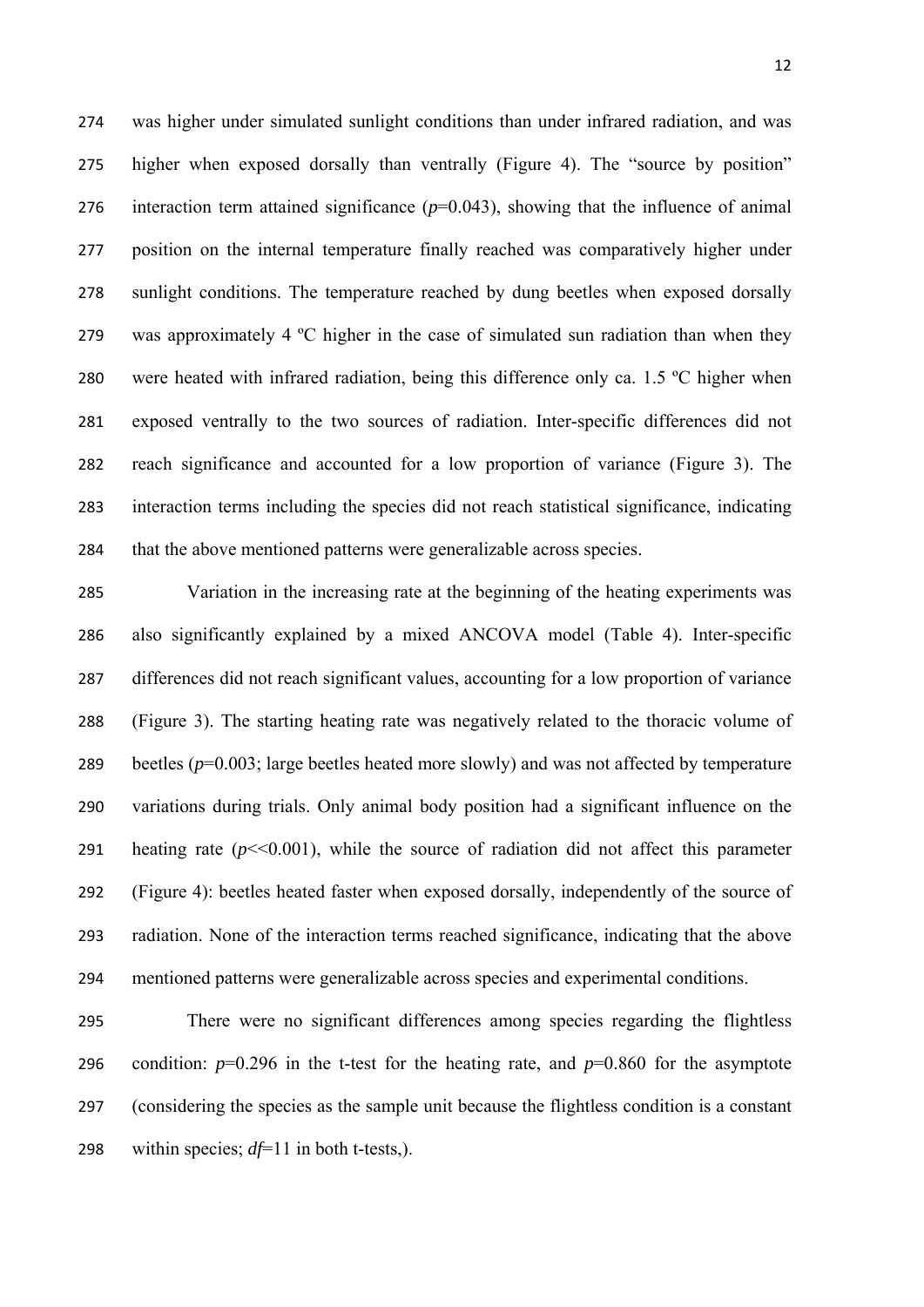The interspecific residual variation of the mixed ANCOVA model in the heating rate (i.e., after controlling for temperature experienced during each heating trial, the thoracic volume of beetles and the two radiation sources and two body positions) shows a Blomberg's *K*=0.99 (*p*=0.126). A similar result was obtained when analyzing the residual variation in the temperature finally reached in the heating experiments: Blomberg's *K*=0.90 (*p*=0.235). Phylogenetic signal was significant in the two traits examined using the Abouheif's test, with a positive autocorrelation describing the relation of cross-taxonomic trait variation to phylogeny; heating rate: *Cmean*=0.37,

*p*=0.024; asymptotic temperature: *Cmean*=0.36, *p*=0.033.

## **Discussion**

 The interspecific variability in exoskeleton characteristics of the selected Geotrupidae species does not seem to be enough to generate contrasted thermal responses to heating independently of the radiation source. Neither species identity nor flightless condition significantly affected the thermal response of the exoskeleton. Although it is not possible to discard the existence of interspecific significant differences when a higher number of species and individuals are considered, our results suggest that the amount of these differences should be in any case very low, especially in the case of asymptotic temperatures. For example, the contribution of species identity *per se* to heating rate was approximately one-third of that attributable to body size *per se* (see Figure 3), and was similar to the amount related to the dorsal vs. ventral position. The amount of variance related to interspecific differences in the asymptote of body temperature was 1/7 - 1/8 of that accounted for by radiation source or animal position. Nevertheless, Abouheif's tests show significant results, indicating that related species resemble each other more than they resemble species drawn at random from the phylogenetic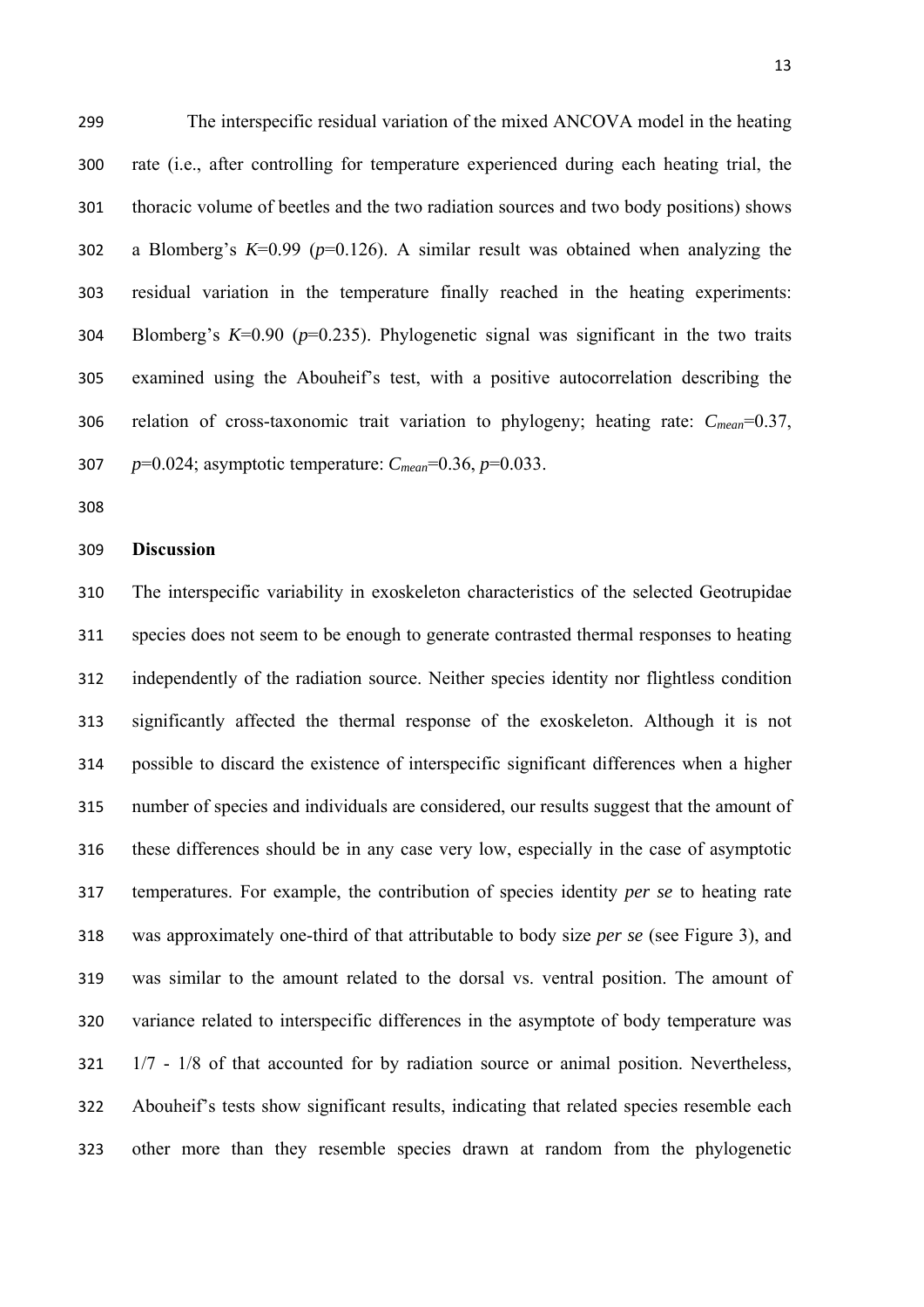hypothesis in Figure 2 (Blomberg and Garland 2002). Interspecific differences among the 13 studied Geotrupidae species appear to follow a mode of evolution that is not easily distinguishable from Brownian motion (Blomberg et al's. K approaches 1), in which the amount of differentiation among species increases monotonically with the time since they diverged. Brownian motion is what should be expected if selection is not acting on the trait (see Blomberg et al. 2003). However, to infer a process from such phylogenetic patterns is risky (Revell et al. 2008). Thus, the cuticule characteristics of different species belonging to lineages that diverged around 80 million years ago (Cunha et al. 2011) have not changed substantially such that they promote important changes in the measured heating parameters. Hence, it is highly probable that any observable variation in exoskeleton characteristics should be evolutionarily examined taking into account other functional properties that temperature control (Gorb 2013).

 Beetle exoskeleton exerted a differential influence on asymptotic internal temperature and heating rate depending on whether the specimens were dorsally or ventrally exposed to the radiation sources. The smooth dorsal cuticle seems to facilitate acquiring higher internal temperatures, and at higher rates, than the ventral intricate surface. Interestingly, the dorsal cuticle also allowed a final higher internal temperature when exposed to simulated sun irradiance than to infrared radiation. These results suggest that the higher internal temperature reached when the dorsal surface of the beetle is submitted to simulated natural sunlight is probably due to the transmittance across the cuticle of non-infrared wavelengths. Thus, sun radiation should be the main heating source when beetles are dorsally exposed. Acquiring heat dorsally from natural sunlight should be a valuable adaptation considering that most part of the ca. 350 Geotrupidae species of dung beetles inhabit temperate-cold environments (Hanski and Cambefort 1991). On the other hand, the lower difference between ventral and dorsal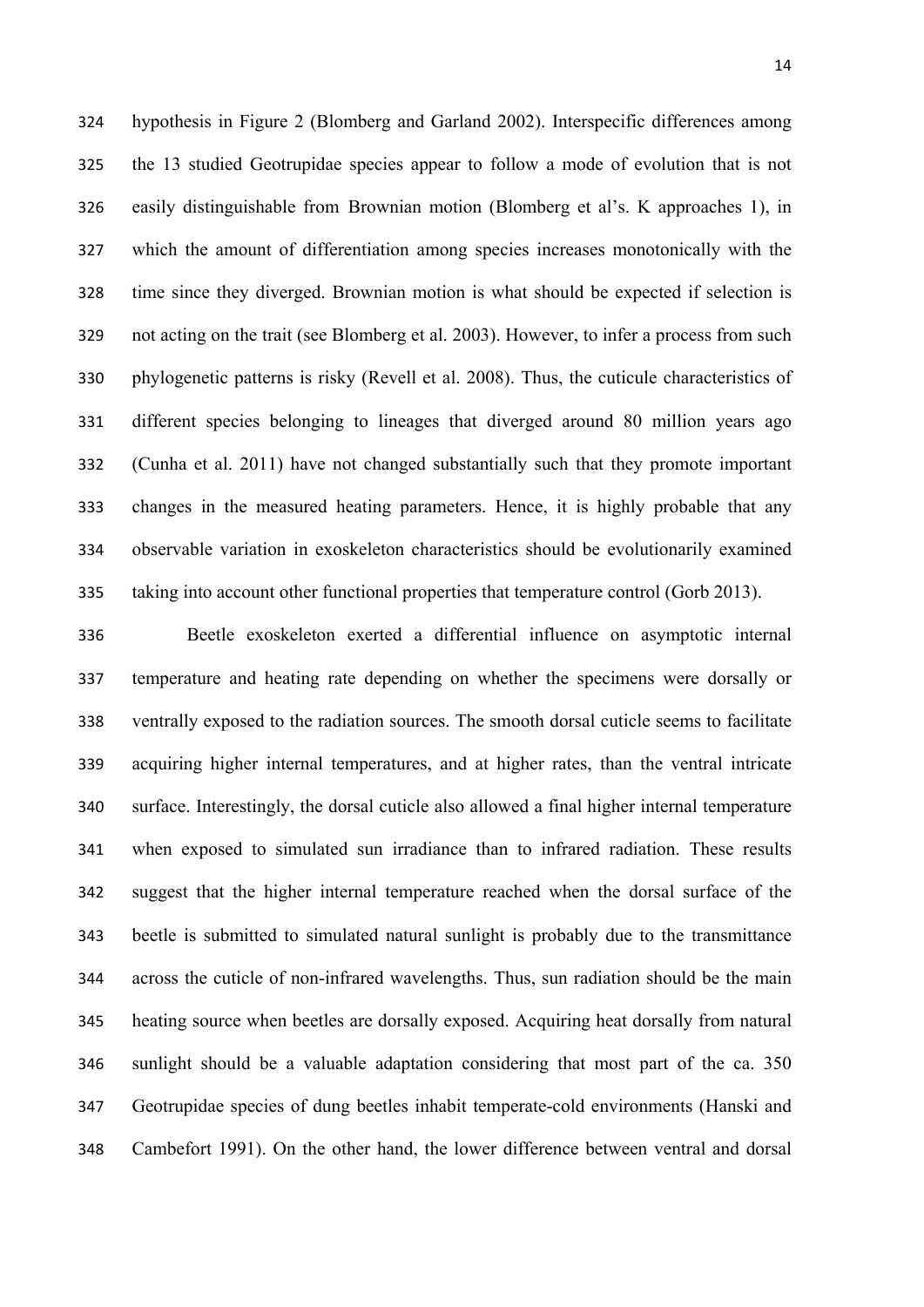cuticle in the asymptotic internal temperatures when beetles are exposed to infrared radiation suggests that infrared wavelengths have a comparatively higher importance in the acquisition of heat from the ventral cuticle. This is to be expected in animals that spend much of their life buried, acquiring heat from the soil or from dung pats to be active.

 These results are in agreement with the importance conferred many years ago to shorter wavelengths in explaining body temperature excess of insect species (Digby 1955; Tracy 1979), as well as with the mentioned relevance of infrared radiation in explaining insect thermal responses (Porter and Kearney 2009). The results provided by this study would constitute the first evidence supporting that the exoskeleton of the beetles acts differentially across the electromagnetic spectrum determining the internal body temperatures. This interesting finding suggests the existence of a kind of "passive physiology" imposed by the exoskeleton, where interspecific differences not related to the mere body size play a very minor role.

# **Acknowledgements**

 This paper was funded by the project CGL2011-25544 of the Spanish Ministry of Economía y Competitividad. Special thanks to Claire Jasinski for the English revision of the manuscript. We highly appreciate the detailed and valuable comments of the referees and the editor of this manuscript.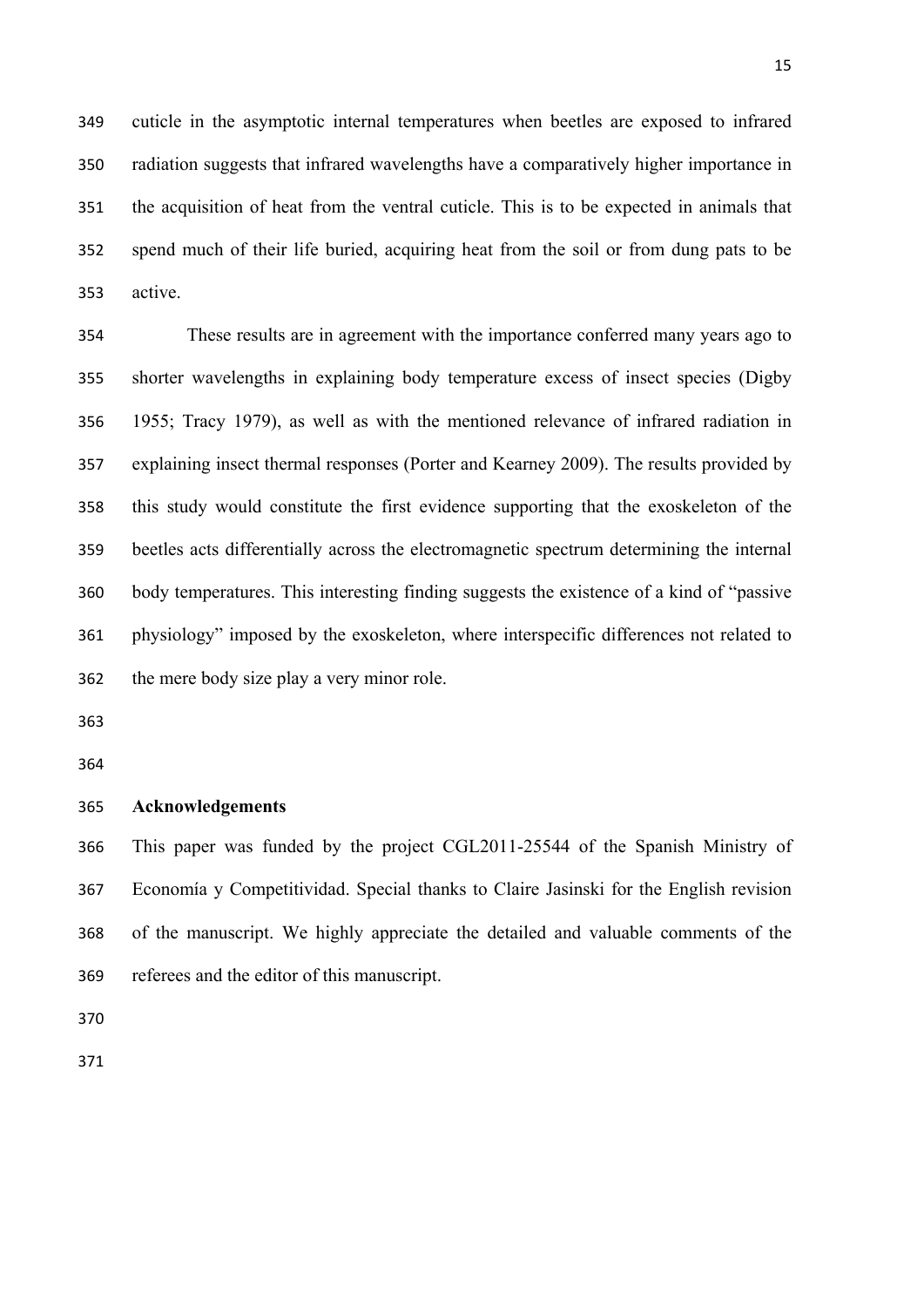### **Literature Cited**

- Abouheif, E. 1999. A method for testing the assumption of phylogenetic independence in comparative data. Evol Ecol Res 1:895–909.
- Akamine M., K. Ishikawa, K. Maekawa, and M. Kon. 2011. The physical mechanism of cuticular color in *Phelotrupes auratus* (Coleoptera, Geotrupidae). Entomol Sci 14:291-296.
- Ball G.E. 1985. Characteristics and evolution of elytral sculpture in the tribe Galeritini (Coleoptera : Carabidae). Quaest Entomol 21:349-367.
- Bates D., M. Maechler, B. Bolker, and S. Walker. 2015. Fitting linear mixed-effects
- models using lme4. J Stat Softw 67:1-48. R package version 1.1-7. http://cran.r-project.org/web/packages/lme4/index.html.
- Blomberg, S.P. & T. Garland 2002. Tempo and mode in evolution: phylogenetic inertia, adaptation and comparative methods. J Evol Biol 15:899–910.
- Blomberg S.P., T. Garland, and A.R. Ives. 2003 Testing for phylogenetic signal in comparative data: behavioral traits are more labile. Evolution 57:717–745.
- Chapman A.D. 2009. Numbers of living species in Australia and the world. Australian
- Biodiversity Information Services, Toowoomba, Australia. Available at http://www.environment.gov.au/node/13875.
- Clusella Trullas S., J.H. van Wyk, and J.R. Spotila. 2007. Thermal melanism in ectotherms. J Therm Biol 32:235-245.
- Cunha R.L., J.R. Verdú, J.M. Lobo, and R. Zardoya. 2011. Ancient origin of endemic Iberian earth-boring dung beetles (Geotrupidae). Mol Phylogenet Evol 59: 578- 586.
- Darriba D., G.L. Taboada, R. Doallo, and D. Posada. 2012. jModelTest 2: more models, new heuristics and parallel computing. Nat Methods 9: 772.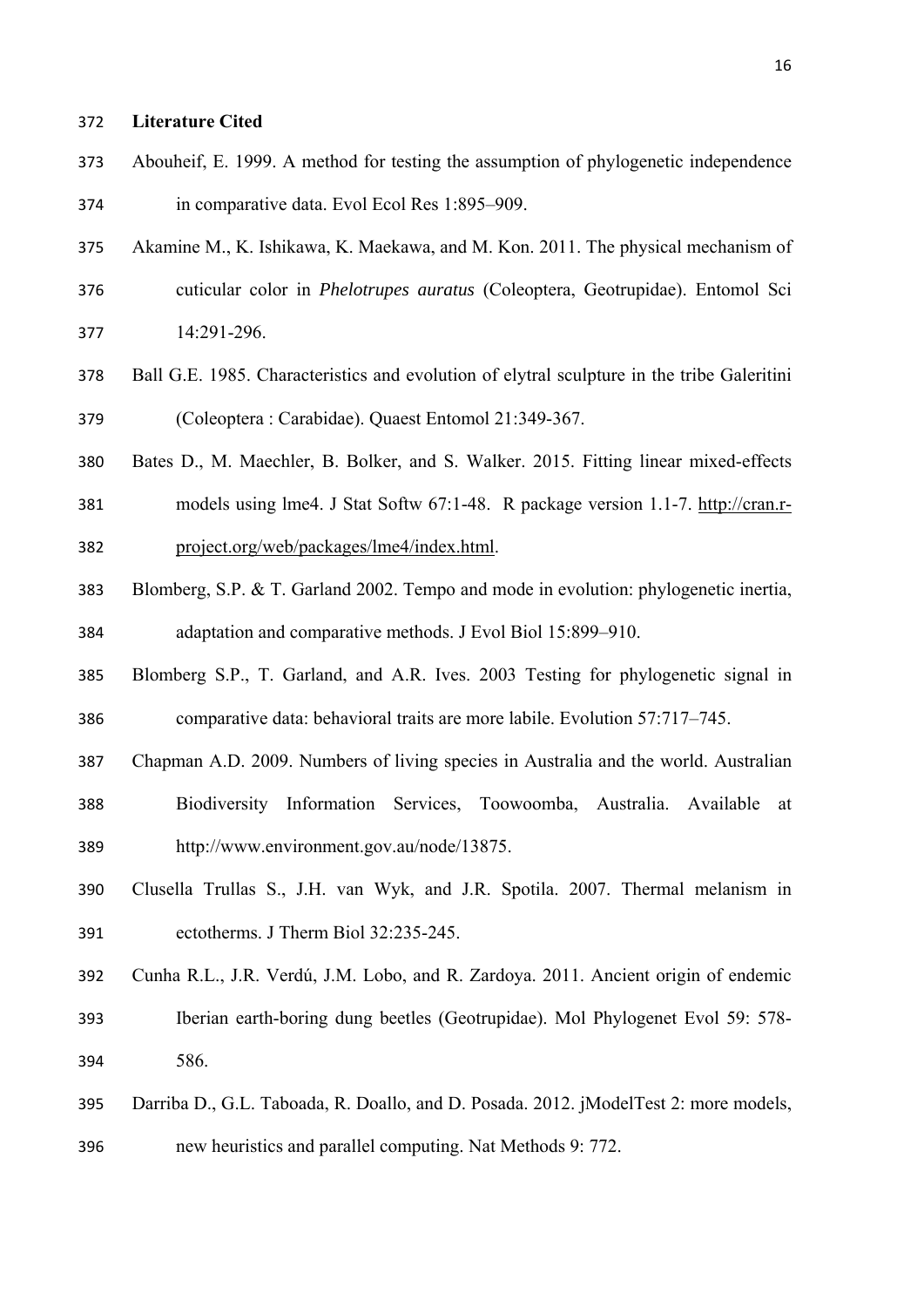- Davis A.L.V., D.J. Brink, C.H. Scholtz, L.C. Prinsloo, and C.M. Deschodt. 2008. Functional implications of temperature-correlated colour polymorphism in an iridescent, Scarabaeine dung beetle. Ecol Entomol 33:771-779.
- Digby P.S.B. 1955. Factors affecting the temperature excess of insects in sunshine. J Exp Biol 32:279–298.
- Doberski J. and G. Walmesley. 2007. Microsculpture in UK ground beetles: Are there patterns? Entomol Sci 10:425-428.
- Drotz M.K., T. Brodin, and A.N. Nilsson. 2010. Multiple origins of elytral reticulation modifications in the west Palaearctic *Agabus bipustulatus* complex (Coleoptera, Dytiscidae). PLoS ONE 5:e9034.
- Dubovskiy I.M., M.M.A. Whitten, V.Y. Kryukov, O.N. Yaroslavtseva, E.V. Grizanova,
- C. Greig, K. Mukherjee, A. Vilcinskas, P.V. Mitkovets, V.V. Glupov, and T.M. Butt. 2013. More than a colour change: insect melanism, disease resistance and fecundity. Proc. R Soc B 280: 20130584.
- Duncan F.D. 2002. The role of subelytral cavity in water loss in the flightless dung beetle, *Circellium bacchus* (Coleoptera: Scarabaeinae). Eur J Entomol 99:253- 258.
- Fedorka K.M., V. Lee, and W.E Witerhalter. 2013. Thermal environments shapes cuticle melanism and melanin-based immunity in the ground cricket *Allonemobius socius*. Evol Ecol 27:521-531.
- Folmer O., M. Black, W. Hoeh, R. Lutz, and R. Vrijenhoek, R. 1994. DNA primers for amplification of mitochondrial cytochrome c oxidase subunit I from diverse metazoan invertebrates. Mol Mar Biol Biotechnol 3:294–299.
- Gorb S.N. 2013. Insect-inspired technologies: insects as a source for Biomimetics. Pp.
- 241-264 in A. Vilcinskas, ed. Insect Biotechnology. Springer, The Netherlands:.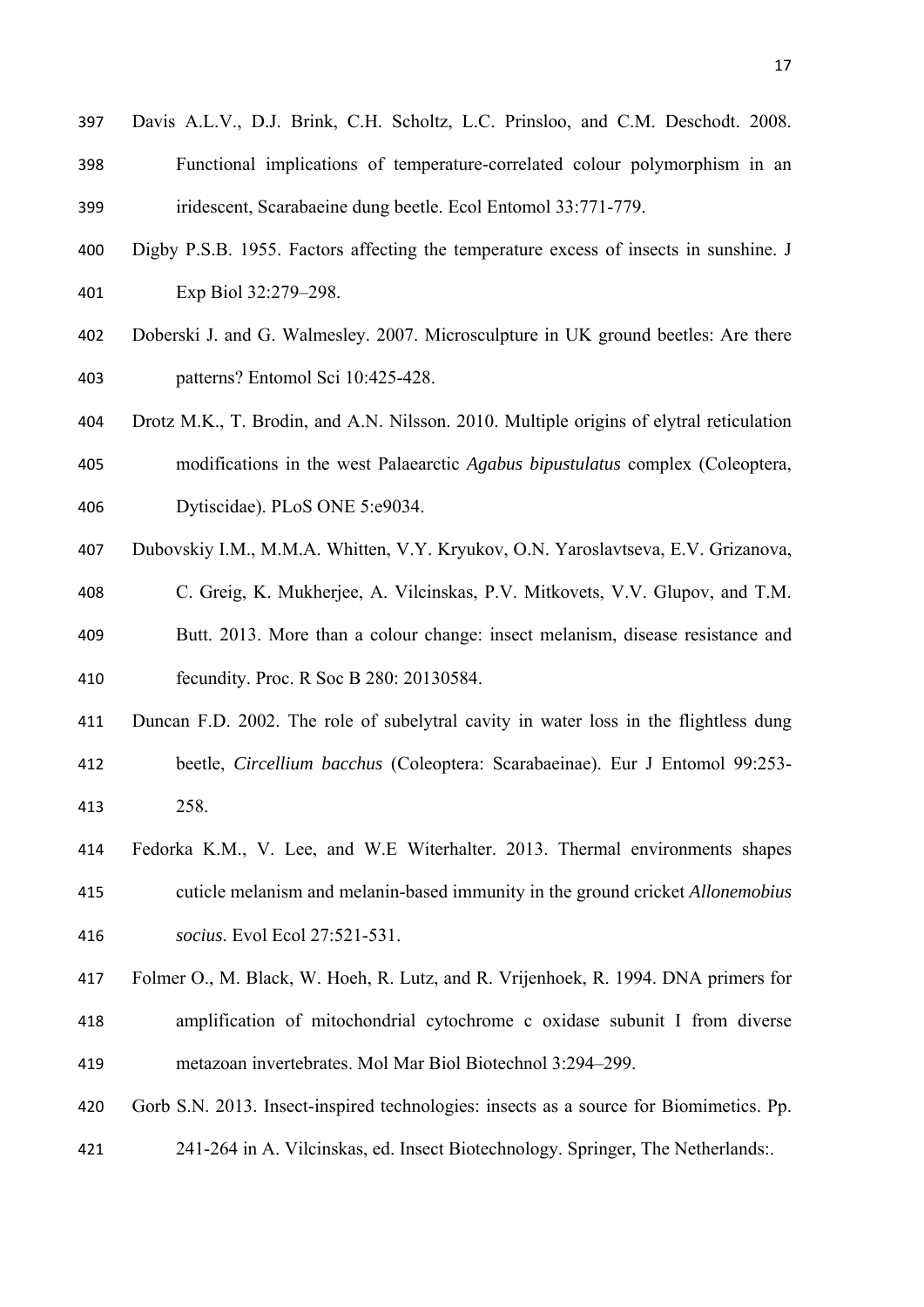- Guindon S., J.F. Dufayard, V. Lefort, M. Anisimova, W. Hordijk, and O. Gascuel.
- 2010. New algorithms and methods to estimate maximum-likelihood phylogenies: assessing the performance of PhyML 3.0. Syst Biol 59:307-321.
- Gupta N.S. ed. 2011. Chitin. Formation and diagenesis. Dordrecht, Springer.
- Hall, T.A. 1999. BioEdit: a user–friendly biological sequence alignment editor and analysis program for Windows 95/98/NT. Nucleic Acids Symp Ser 41:95–98.
- Hanski I. and Y. Cambefort. 1991. Dung Beetle Ecology. Princeton University Press, New Jersey.
- Harvey P.H. and A. Purvis. 1991. Comparative methods for explaining adaptations. Nature 351:619-624.
- Jombart T., F. Balloux and S. Dray 2010. adephylo: new tools for investigating the phylogenetic signal in biological traits. Bioinformatics 26:1907–1909.
- Kenward M.G., and J.H. Roger. 1997. Small sample inference for fixed effects from restricted maximum likelihood. Biometrics 53:983-997.
- Kinoshita S. 2008. Structural colors in the realm of nature. World Scientific Publishing, Singapore.
- Kuznetsova A., P.B. Brockhoff, and R.H.B. Christensen. 2014. lmerTest: Tests for random and fixed effects for linear mixed effect models. R package version 2.0- 20. http://cran.r-project.org/web/packages/lmerTest/index.html
- Lobo J.M., Y. Jiménez-Ruiz, E. Chehlarov, B. Guéorguiev, Y. Petrova, D. Král, M.A. Alonso-Zarazaga, and J.R.Verdú. 2015. The classification and phylogenetic status of *Jekelius* (*Reitterius*) *punctulatus* (Jekel, 1866) and *Jekelius* (*Jekelius*) *brullei*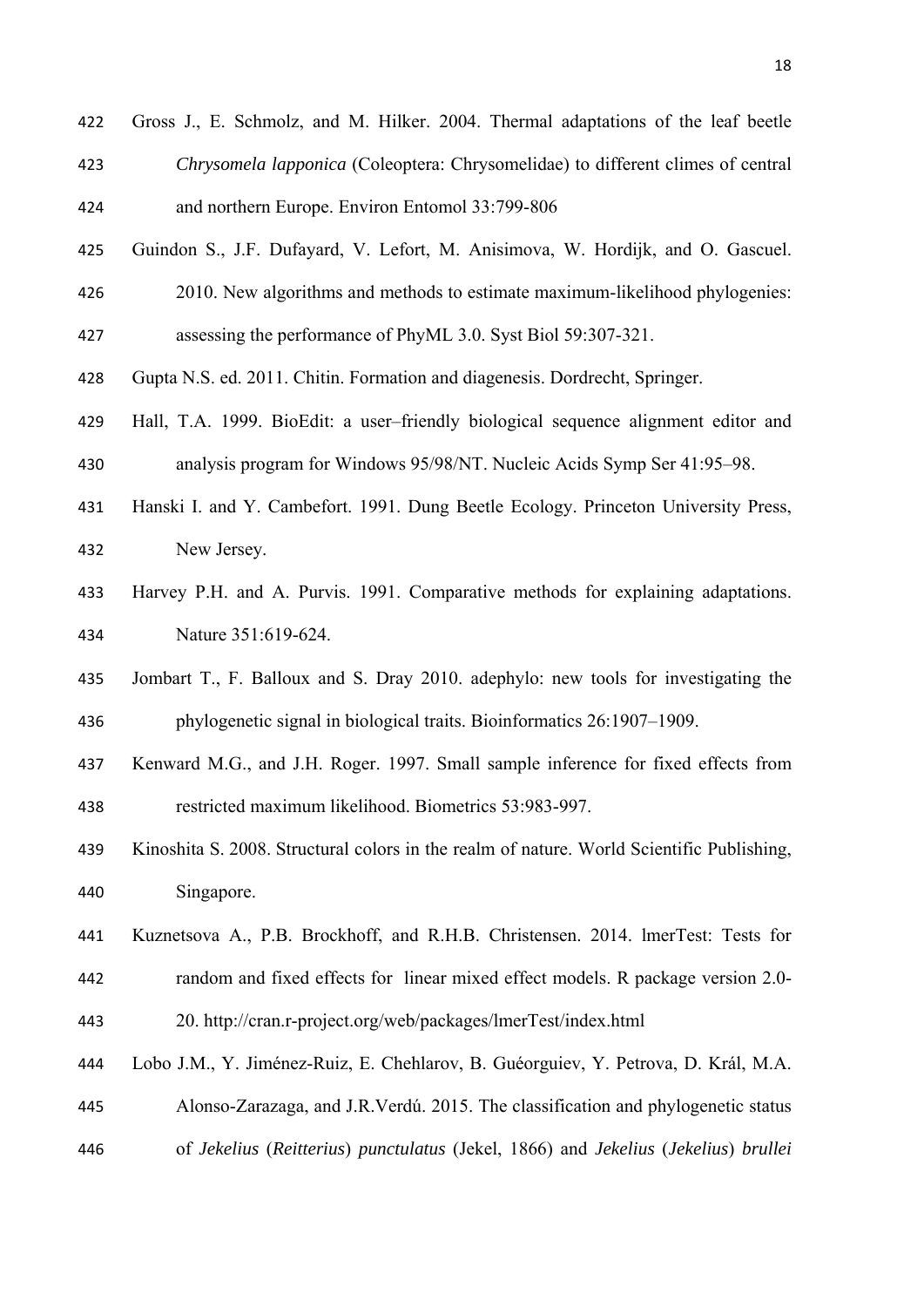- (Jekel, 1866) (Coleoptera: Geotrupidae) using molecular data. Zootaxa 4040:187- 203.
- Mikhailov Y.E. 2001. Significance of colour polymorphism in mountain populations of abundant leaf beetles (Coleoptera: Chrysomelidae). Pirineos 156:57-68.
- Münkemüller T., S. Lavergne, B. Bzeznik, S. Dray, T. Jombart, K. Schiffers, and W. Thuiller. 2012. How to measure and test phylogenetic signal. Methods Ecol Evol 3:743–756.
- Pavoine S., S. Ollier, D. Pontier and D. Chessel. 2008. Testing for phylogenetic signal in phenotypic traits: new matrices of phylogenetic proximities. Theor Popul Biol 73:79–91.
- Porter W.P. and M. Kearney. 2009. Colloquium papers: size, shape, and the thermal niche of endotherms. Proc Natl Acad Sci USA 106:19666–19672.
- Pye J. 2010. The distribution of circularly polarized light reflection in the Scarabaeoidea (Coleoptera). Biol J Linn Soc 100:585-596.
- R Core Team. 2014. R: A language and environment for statistical computing. R Foundation for Statistical Computing, Vienna, Austria. http://www.R-project.org/.
- Rambaut A., M.A. Suchard, W. Xie, and A.J. Drummond. 2013. Tracer v1.6. Available

from http://tree.bio.ed.ac.uk/software/tracer

- Revell L.J. 2012. Phytools: an R package for phylogenetic comparative biology (and
- other things). Methods Ecol Evol 3:217-223. R package version 0.5-10. https://cran.r-project.org/web/packages/phytools/index.html
- Revell L., L. Harmon, and D. Collar. 2008. Phylogenetic signal, evolutionary process, and rate. Syst Biol 57:591–601.
- Rezende E.L. and J.A.F. Diniz-Filho. 2012. Phylogenetic analyses: comparing species
- to infer adaptations and physiological mechanisms. Compr Physiol 2:639–674.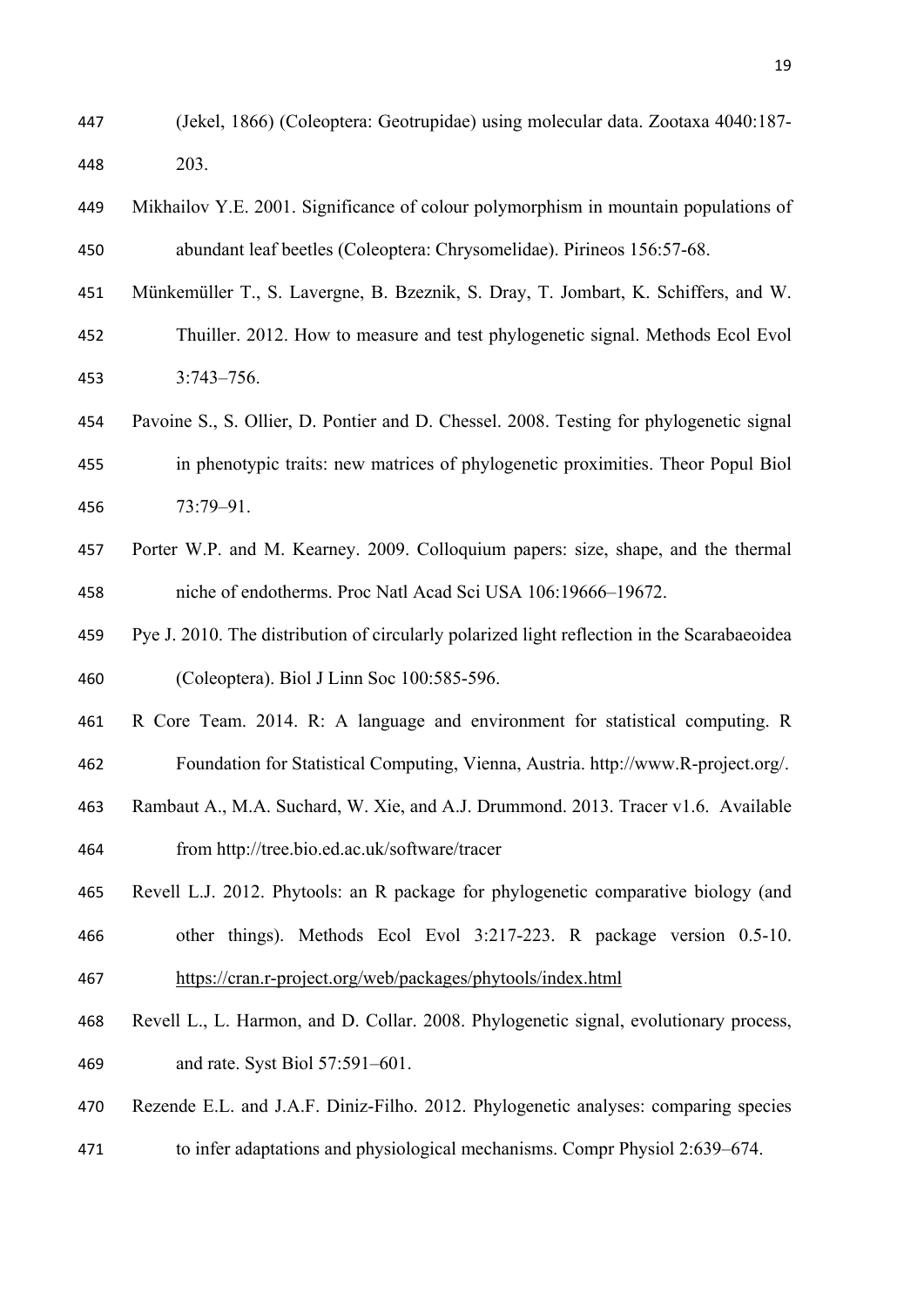| 472 | Ronquist F., M. Teslenko, P. van der Mark, D.L. Ayres, A. Darling, S. Höhna, B.         |
|-----|-----------------------------------------------------------------------------------------|
| 473 | Larget, L. Liu, M.A. Suchard, and J.P. Huelsenbeck. 2012. Mrbayes 3.2: Efficient        |
| 474 | bayesian phylogenetic inference and model choice across a large model space.            |
| 475 | Syst Biol 61:539-542.                                                                   |
| 476 | Simon C., F. Frati, A. Beckenbach, B. Crespi, H. Liu, and P. Flook. 1994. Evolution,    |
| 477 | weighting and phylogenetic utility of mitochondrial gene sequences and a                |
| 478 | compilation of conserved polymerase chain reaction primers. Ann Entomol Soc             |
| 479 | Am 87: 651-701.                                                                         |
| 480 | Slifer E.H. 1953. The pattern of specialized heat-sensitive areas on the surface of the |
| 481 | body of Acrididae (Orthoptera). II. The females. Trans Am Entomol Soc 79:69-            |
| 482 | 97.                                                                                     |
| 483 | Schweiger A.H. and C. Beierkuhnlein. 2016. Size dependency in colour patterns of        |
| 484 | Western Palearctic carabids. Ecography 39:846–857.                                      |
| 485 | Tracy C.R. 1979. Emissivity, a little-explored variable. Pp. 28-32 in E.H Burtt Jr, ed. |
| 486 | The behavioral significance of color. Garland STPM Press, New York.                     |
|     |                                                                                         |

- Umbers K.D.L., M.E. Herberstein, and J.S. Madin. 2013. Colour in insect thermoregulation: empirical and theoretical test in the colour-changing grasshopper, *Kosciuscola tristis*. J Insect Physiol 59:81-90.
- Välimäki P., S.M. Kivelä, J. Raitanen, V.M. Pakanen, E. Vatka, M.I. Mäenpää, N. Keret, and T. Tammaru. 2015. Larval melanism in a geometrid moth: promoted neither by a thermal nor seasonal adaptation but desiccating environments. J Anim Ecol 84:817-828.
- Verdú J.R., E. Galante, J.P. Lumaret, and F.J. Sañudo. 2004. Phylogenetic analysis of Geotrupidae (Coleoptera, Scarabaeoidea) based on larvae. Syst Entomol 29:509– 523.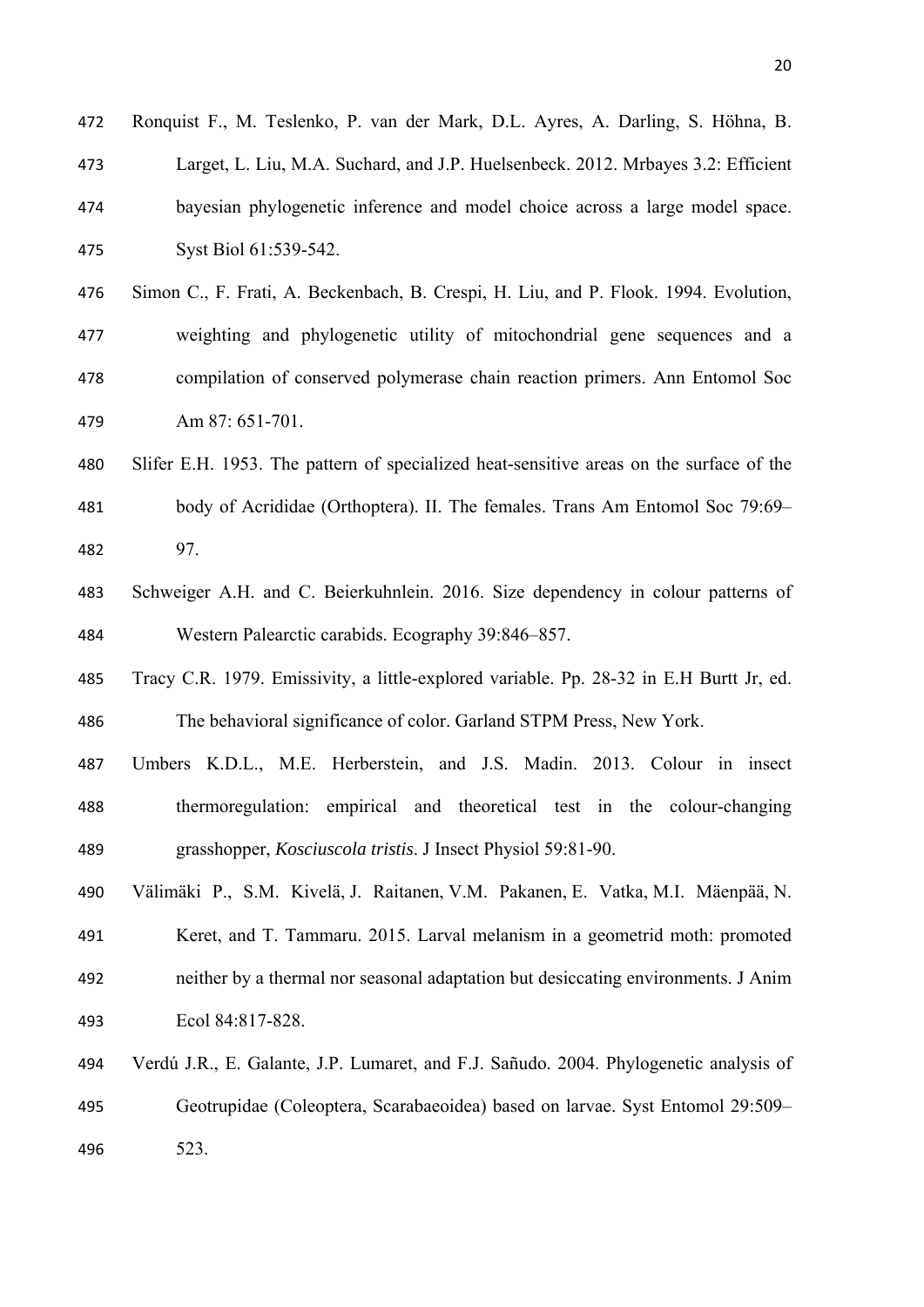- Villalba, S., J.M. Lobo, F. Martín-Piera, and R. Zardoya. 2002. Phylogenetic relationships of Iberian dung beetles (Coleoptera: Scarabaeinae): insights on the evolution of nesting behavior. J Mol Evol 55:116-126.
- Zeuss D., R. Brandl, M. Brändle, C. Rahbek, and S. Brunzel. 2014. Global warming favours light-coloured insects in Europe. Nature Comm 5:3874.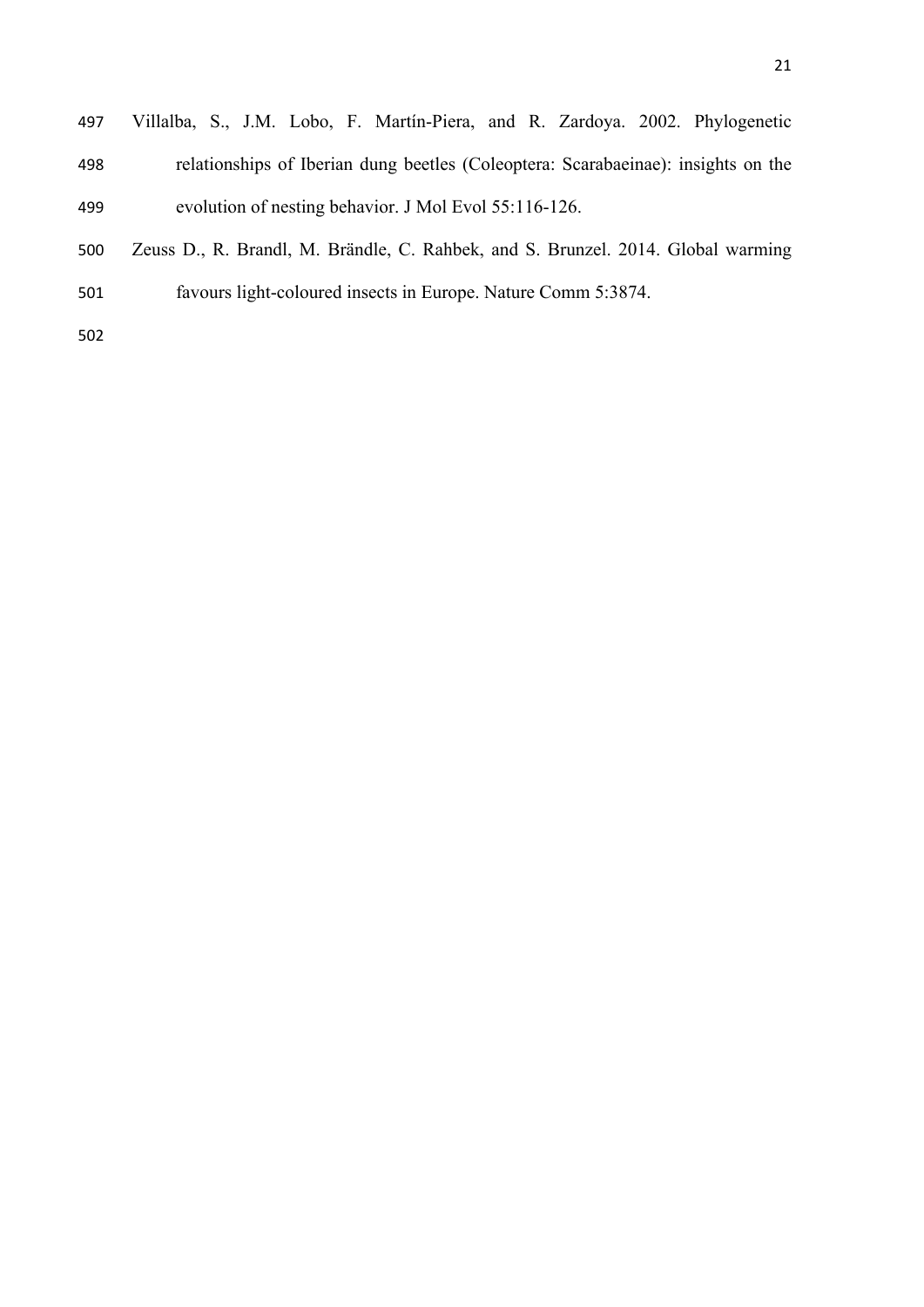Table 1.- Flightless character and geographical distribution of the studied Geotrupidae species, as well as thoracic volume (mm<sup>3</sup>) of each one of the two treated individuals and the locality in which were collected.

| <b>Species</b>               | <b>Flightless</b> | <b>Distribution</b> | thoracic volume | Origin                                 |  |  |
|------------------------------|-------------------|---------------------|-----------------|----------------------------------------|--|--|
|                              |                   |                     | 325             | Beceite, Teruel (Spain)                |  |  |
| Jekelius albarracinus        | yes               | Iberian             | 284             | Beceite, Teruel (Spain)                |  |  |
|                              | yes               |                     | 287             | Doñana National Park (Spain)           |  |  |
| Jekelius hispanus            |                   | Iberian             | 254             | Doñana National Park (Spain)           |  |  |
|                              |                   |                     | 338             | Middle Atlas (Morroco)                 |  |  |
| Thorectes armifrons          | yes               | Moroccan            | 246             | Middle Atlas (Morroco)                 |  |  |
|                              |                   |                     | 569             | Los Acornocales, Cadiz (Spain)         |  |  |
| <i>Thorectes lusitanicus</i> | yes               | Iberian             | 283             | S <sup>a</sup> Aljibe, Cadiz (Spain)   |  |  |
|                              |                   |                     | 407             | Pto Canencia, Madrid (Spain)           |  |  |
| Typhaeus typhoeus            | not               | European            | 374             | El Pardo, Madrid (Spain)               |  |  |
|                              | yes               | Iberian             | 495             | Doñana National Park (Spain)           |  |  |
| Chelotrupes momus            |                   |                     | 409             | Tarifa, Cadiz (Spain)                  |  |  |
|                              |                   |                     | 246             | El Escorial, Madrid (Spain)            |  |  |
| Silphotrupes escorialensis   | yes               | Iberian             | 220             | S <sup>a</sup> Gredos, Avila (Spain)   |  |  |
|                              |                   | Euro-Caucasian      | 473             | Rhodope Mountains (Bulgaria)           |  |  |
| Trypocopris vernalis         | not               |                     | 431             | La Viale Lozère (France)               |  |  |
|                              |                   |                     | 672             | Middle Atlas (Morroco)                 |  |  |
| Sericotrupes niger           | not               | Western Palaearctic | 489             | Villanueva del Fresno, Badajoz (Spain) |  |  |
|                              |                   | Euro-Caucasian      | 568             | S <sup>a</sup> Gredos, Avila (Spain)   |  |  |
| Geotrupes mutator            | not               |                     | 313             | Pto. Cardoso, Madrid (Spain)           |  |  |
|                              | not               | Holarctic           | 735             | Pto Quesera, Madrid (Spain)            |  |  |
| Geotrupes stercorarius       |                   |                     | 701             | Somiedo, Asturias (Spain)              |  |  |
|                              |                   | Western Palaearctic | 1036            | Puymorens (Andorra)                    |  |  |
| Anoplotrupes stercorosus     | not               |                     | 400             | Rhodope Mountains (Bulgaria)           |  |  |
|                              |                   |                     | 807             | Las Matas, Madrid (Spain)              |  |  |
| Ceratophyus hoffmannssegi    | not               | Ibero-Maghrebian    | 1137            | Doñana National Park (Spain)           |  |  |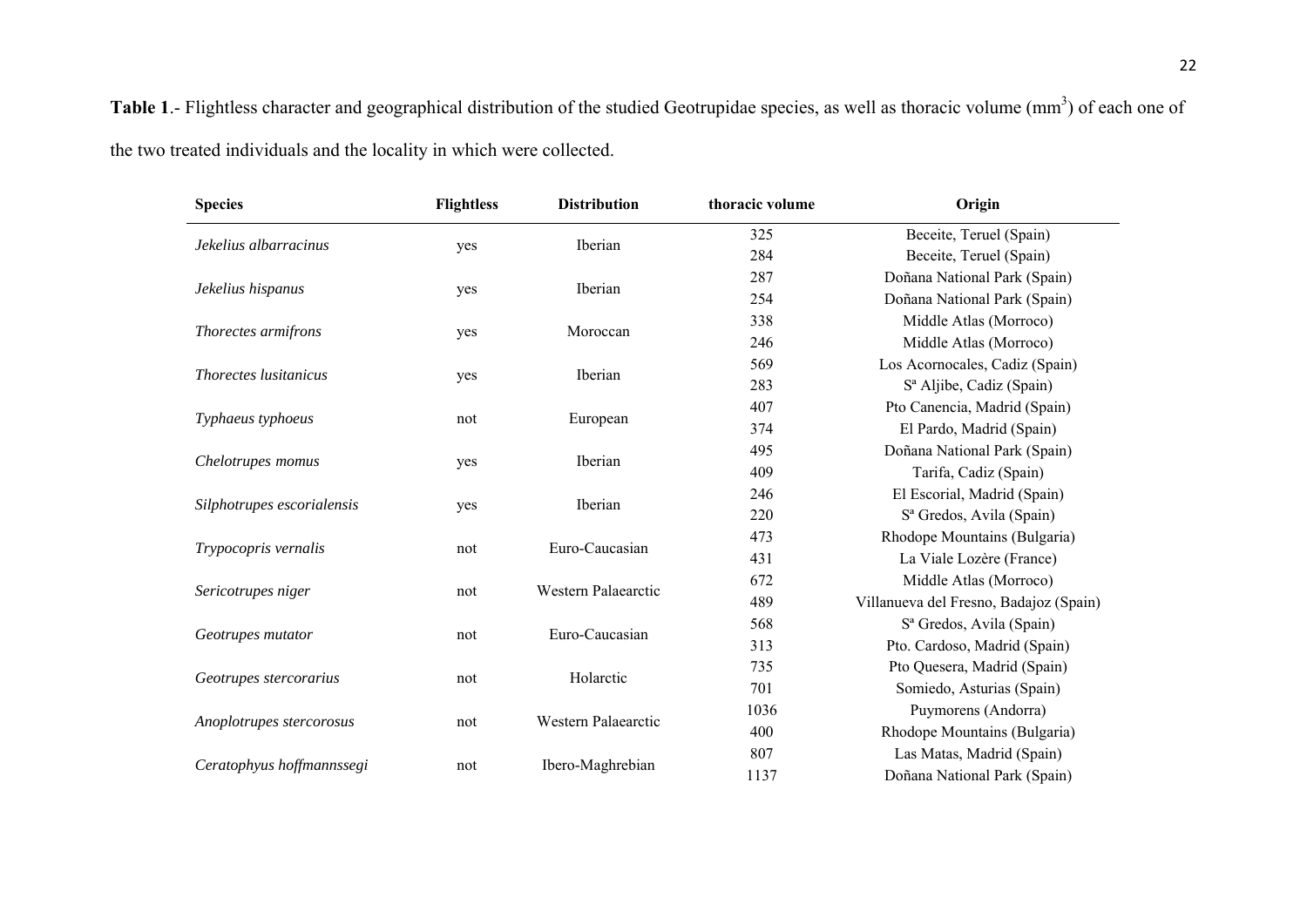**Table 2**.- Mean and standard errors (se) of the increasing rate of temperature at the beginning of heating trials (Heating rate) and body temperature finally reached in heating experiments (Asymptote) for the 13 studied species under two sources of radiation (infrared vs. solar radiance) and two body positions (dorsal vs. ventral).

|                            |                     |               | Heating rate |        | Asymptote |      |
|----------------------------|---------------------|---------------|--------------|--------|-----------|------|
| Species                    | radiation of source | body position | mean         | se     | mean      | se   |
| Anoplotrupes stercorosus   | infrared            | dorsal        | 0.029        | 0.0077 | 49.49     | 2.63 |
| Anoplotrupes stercorosus   | infrared            | ventral       | 0.025        | 0.0059 | 43.46     | 2.01 |
| Anoplotrupes stercorosus   | solar radiance      | dorsal        | 0.024        | 0.0071 | 48.24     | 2.16 |
| Anoplotrupes stercorosus   | solar radiance      | ventral       | 0.027        | 0.0083 | 49.02     | 3.96 |
| Ceratophyus hoffmannseggi  | infrared            | dorsal        | 0.023        | 0.0020 | 53.38     | 8.21 |
| Ceratophyus hoffmannseggi  | infrared            | ventral       | 0.014        | 0.0068 | 44.43     | 0.93 |
| Ceratophyus hoffmannseggi  | solar radiance      | dorsal        | 0.023        | 0.0051 | 50.79     | 2.09 |
| Ceratophyus hoffmannseggi  | solar radiance      | ventral       | 0.016        | 0.0083 | 48.63     | 0.65 |
| Geotrupes mutator          | infrared            | dorsal        | 0.033        | 0.0045 | 46.42     | 5.62 |
| Geotrupes mutator          | infrared            | ventral       | 0.025        | 0.0059 | 43.02     | 0.93 |
| Geotrupes mutator          | solar radiance      | dorsal        | 0.027        | 0.0080 | 47.14     | 3.59 |
| Geotrupes mutator          | solar radiance      | ventral       | 0.028        | 0.0085 | 42.53     | 0.43 |
| Geotrupes stercorarius     | infrared            | dorsal        | 0.020        | 0.0029 | 50.70     | 5.95 |
| Geotrupes stercorarius     | infrared            | ventral       | 0.017        | 0.0011 | 44.63     | 0.29 |
| Geotrupes stercorarius     | solar radiance      | dorsal        | 0.016        | 0.0000 | 51.80     | 3.81 |
| Geotrupes stercorarius     | solar radiance      | ventral       | 0.017        | 0.0017 | 46.94     | 3.73 |
| Jekelius albarracinus      | infrared            | dorsal        | 0.017        | 0.0062 | 42.43     | 2.69 |
| Jekelius albarracinus      | infrared            | ventral       | 0.021        | 0.0011 | 39.89     | 2.28 |
| Jekelius albarracinus      | solar radiance      | dorsal        | 0.021        | 0.0024 | 50.37     | 2.65 |
| Jekelius albarracinus      | solar radiance      | ventral       | 0.019        | 0.0049 | 44.16     | 0.24 |
| Jekelius hispanus          | infrared            | dorsal        | 0.022        | 0.0030 | 40.32     | 3.29 |
| Jekelius hispanus          | infrared            | ventral       | 0.024        | 0.0001 | 41.20     | 4.09 |
| Jekelius hispanus          | solar radiance      | dorsal        | 0.024        | 0.0003 | 48.74     | 1.65 |
| Jekelius hispanus          | solar radiance      | ventral       | 0.023        | 0.0015 | 42.44     | 0.01 |
| Silphotrupes escorialensis | infrared            | dorsal        | 0.030        | 0.0030 | 43.33     | 5.01 |
| Silphotrupes escorialensis | infrared            | ventral       | 0.027        | 0.0038 | 40.57     | 4.21 |
| Silphotrupes escorialensis | solar radiance      | dorsal        | 0.027        | 0.0014 | 49.82     | 2.38 |
| Silphotrupes escorialensis | solar radiance      | ventral       | 0.023        | 0.0057 | 41.85     | 1.20 |
| Sericotrupes niger         | infrared            | dorsal        | 0.023        | 0.0068 | 48.84     | 0.06 |
| Sericotrupes niger         | infrared            | ventral       | 0.022        | 0.0041 | 47.45     | 5.50 |
| Sericotrupes niger         | solar radiance      | dorsal        | 0.019        | 0.0026 | 50.39     | 0.70 |
| Sericotrupes niger         | solar radiance      | ventral       | 0.020        | 0.0029 | 40.06     | 3.14 |
| Thorectes armifrons        | infrared            | dorsal        | 0.022        | 0.0092 | 40.04     | 3.37 |
| Thorectes armifrons        | infrared            | ventral       | 0.024        | 0.0050 | 42.96     | 4.23 |
| Thorectes armifrons        | solar radiance      | dorsal        | 0.024        | 0.0045 | 45.57     | 2.18 |
| Thorectes armifrons        | solar radiance      | ventral       | 0.021        | 0.0064 | 43.27     | 0.21 |
| Thorectes lusitanicus      | infrared            | dorsal        | 0.022        | 0.0101 | 40.24     | 4.33 |
| Thorectes lusitanicus      | infrared            | ventral       | 0.021        | 0.0113 | 37.96     | 1.54 |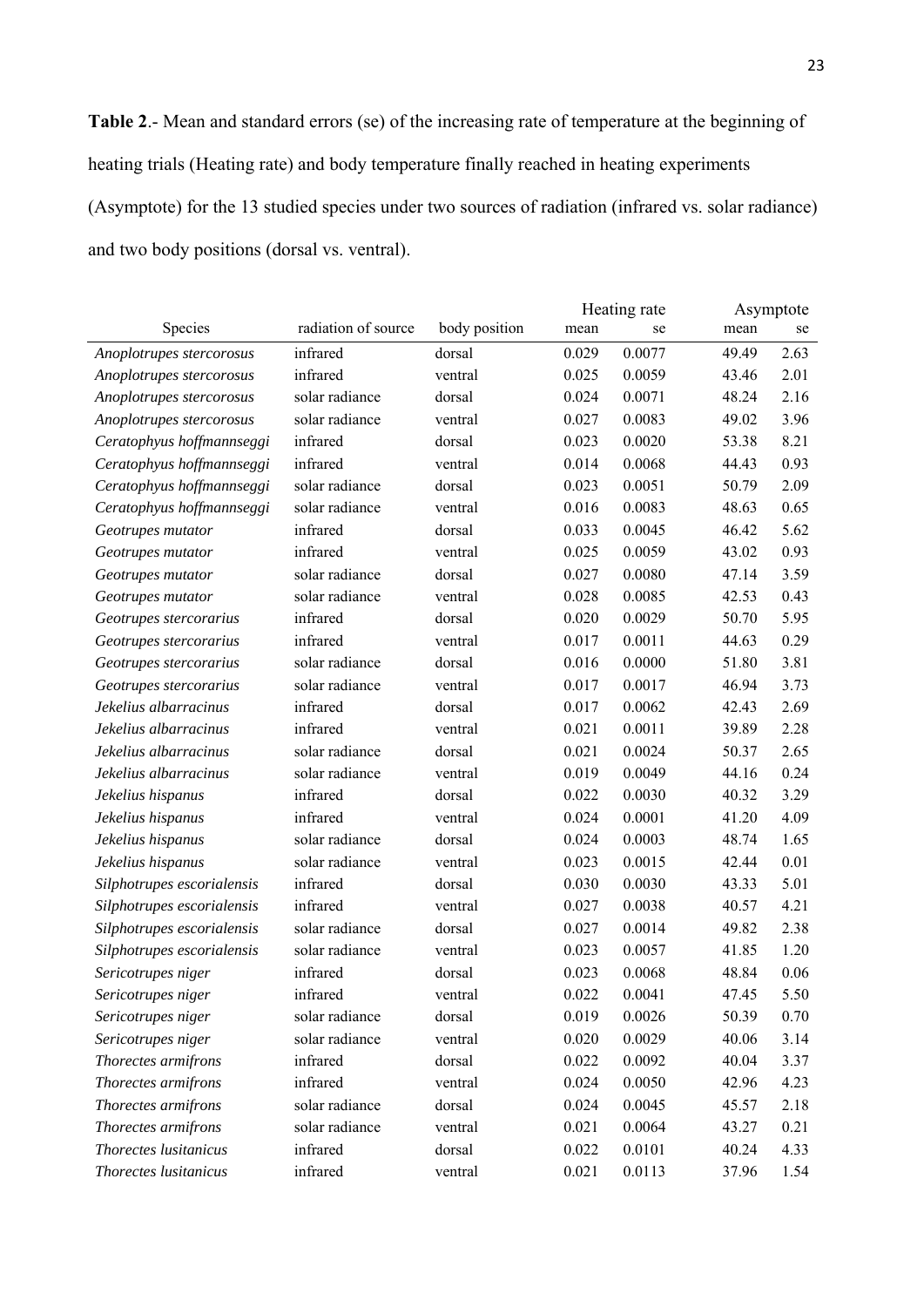| <i>Thorectes lusitanicus</i> | solar radiance | dorsal  | 0.023 | 0.0143 | 49.56 | 3.79 |
|------------------------------|----------------|---------|-------|--------|-------|------|
| <i>Thorectes lusitanicus</i> | solar radiance | ventral | 0.020 | 0.0119 | 38.14 | 2.12 |
| Chelotrupes momus            | infrared       | dorsal  | 0.030 | 0.0030 | 44.17 | 0.47 |
| Chelotrupes momus            | infrared       | ventral | 0.025 | 0.0050 | 39.18 | 2.57 |
| Chelotrupes momus            | solar radiance | dorsal  | 0.029 | 0.0055 | 47.08 | 3.85 |
| Chelotrupes momus            | solar radiance | ventral | 0.025 | 0.0033 | 45.93 | 2.05 |
| Typhaeus typhoeus            | infrared       | dorsal  | 0.022 | 0.0020 | 37.91 | 1.77 |
| Typhaeus typhoeus            | infrared       | ventral | 0.018 | 0.0014 | 39.21 | 0.41 |
| Typhaeus typhoeus            | solar radiance | dorsal  | 0.017 | 0.0020 | 44.08 | 0.37 |
| Typhaeus typhoeus            | solar radiance | ventral | 0.019 | 0.0007 | 40.00 | 4.43 |
| Trypocopris vernalis         | infrared       | dorsal  | 0.021 | 0.0051 | 40.54 | 0.52 |
| Trypocopris vernalis         | infrared       | ventral | 0.021 | 0.0041 | 43.42 | 7.22 |
| Trypocopris vernalis         | solar radiance | dorsal  | 0.021 | 0.0042 | 43.81 | 1.50 |
| Trypocopris vernalis         | solar radiance | ventral | 0.019 | 0.0024 | 45.23 | 1.25 |
|                              |                |         |       |        |       |      |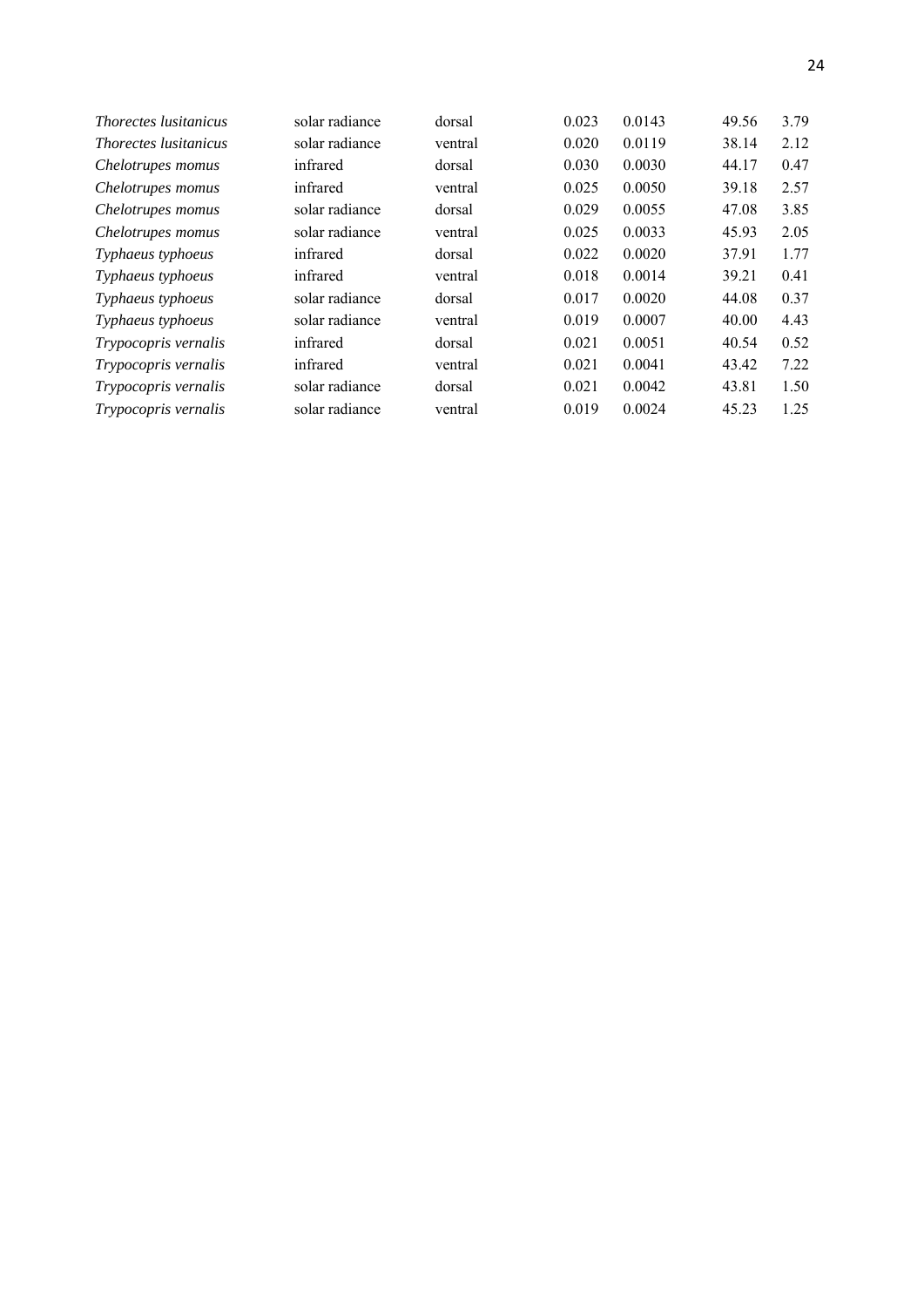**Table 3.-** List of species used in this study, collection locality and accession number for mitochondrial gene fragments (\*: this study; \*\*: Lobo *et al.*, 2015; \*\*\*: Cunha *et al*., 2011).

| <b>Species</b>                             | Locality                       | Accession number COI-COII |            |
|--------------------------------------------|--------------------------------|---------------------------|------------|
| Jekelius albarracinus (Wagner, 1928)       | Spain. Albacete: El Ballestero | GU984604***               | KP657665** |
| Jekelius hispanus (Reitter, 1893)          | Spain. Huelva: Doñana          | GU984628***               | KP657670** |
| <i>Thorectes armifrons</i> (Reitter, 1892) | Morroco: Ifrane                |                           | KP657673** |
| Thorectes lusitanicus (Jekel, 1866)        | Spain. Cádiz: Los Alcornocales |                           | KP657674** |
| Typhaeus typhoeus (Linnaeus, 1758)         | Spain. Ávila: El Tiemblo       | GU984619***               | LT560390*  |
| Chelotrupes momus (Olivier, 1789)          | Spain. Huelva: Doñana          | GU984620***               | LT560391*  |
| Silphotrupes escorialensis (Jekel, 1866)   | Spain. Ávila: El Barraco       |                           | LT560384*  |
| Trypocopris vernalis (Linnaeus, 1758)      | Bulgaria. Vitosha Mts          |                           | LT560385*  |
| Sericotrupes niger (Marsham, 1802)         | Morroco: Moyen Atlas           | GU984609***               | LT560392*  |
| Geotrupes mutator (Marsham, 1802)          | Spain. Ávila: El Tiemblo       | GU984606***               | LT560393*  |
| Geotrupes stercorarius (Linnaeus, 1758)    | Spain. León: Puerto Ancares    | GU984634***               | LT560394*  |
| Anoplotrupes stercorosus (Scriba, 1791)    | Bulgaria: Belasitsa Mountain   |                           | LT560386*  |
| Ceratophyus hoffmannseggi Fairmaire, 1856  | Spain. Huelva: Doñana          |                           | LT560387*  |
| Lethrus elephas Reitter, 1890              | Greece: Tsotili Village        |                           | LT560388*  |
| Lethrus perun Král & Hillert, 2013         | Bulgaria: Drangovo Village     |                           | LT560389*  |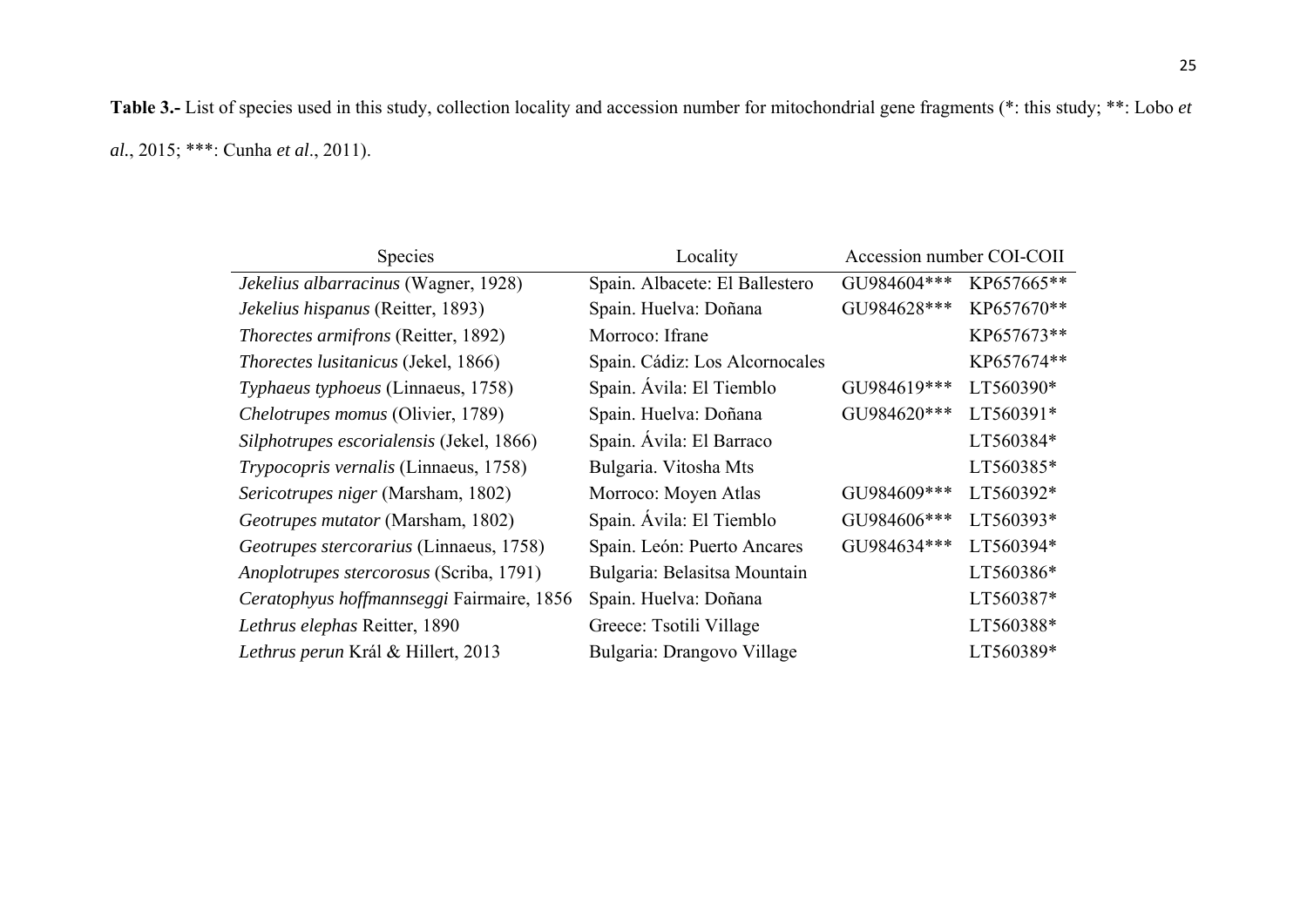**Table 4**.- Results of general mixed ANCOVA GLMM models analyzing the internal body temperature finally reached in heating experiments (asymptote) by the studied beetles, and the increasing rate of temperature at the beginning of heating trials. The models analyze two different individuals of the 13 studied species under two sources of radiation (infrared vs. visible light) and two body positions (dorsal vs. ventral). Denominator degrees of freedom follow the Kenward-Roger approach to GLMM and have been rounded to the nearest unit. For more details see the Methods section.

|                  | Asymptote |                |         |        | Starting heating rate |         |
|------------------|-----------|----------------|---------|--------|-----------------------|---------|
|                  | df        | $\overline{F}$ |         | df     | $\boldsymbol{F}$      | p       |
| Thoracic volume  | 1, 13     | 0.05           | 0.829   | 1, 16  | 12.42                 | 0.003   |
| Temperature      | 1, 164    | 23.49          | <<0.001 | 1,50   | 0.1                   | 0.75    |
| <b>Species</b>   | 12, 12    | 1.17           | 0.392   | 12, 12 | 0.94                  | 0.543   |
| Source of        | 1, 21     | 29.86          | <<0.001 | 1,35   | 2.11                  | 0.155   |
| Body position    | 1, 13     | 10.65          | 0.006   | 1, 13  | 17.54                 | < 0.001 |
| Species x Source | 12, 13    | 0.55           | 0.847   | 12, 13 | 0.57                  | 0.828   |
| Species x        | 12, 13    | 0.51           | 0.872   | 12, 12 | 1.79                  | 0.161   |
| Source x         | 1, 13     | 5.02           | 0.043   | 1, 13  | 0.19                  | 0.674   |
| Full interaction | 12, 13    | 1.59           | 0.208   | 12, 13 | 1.29                  | 0.327   |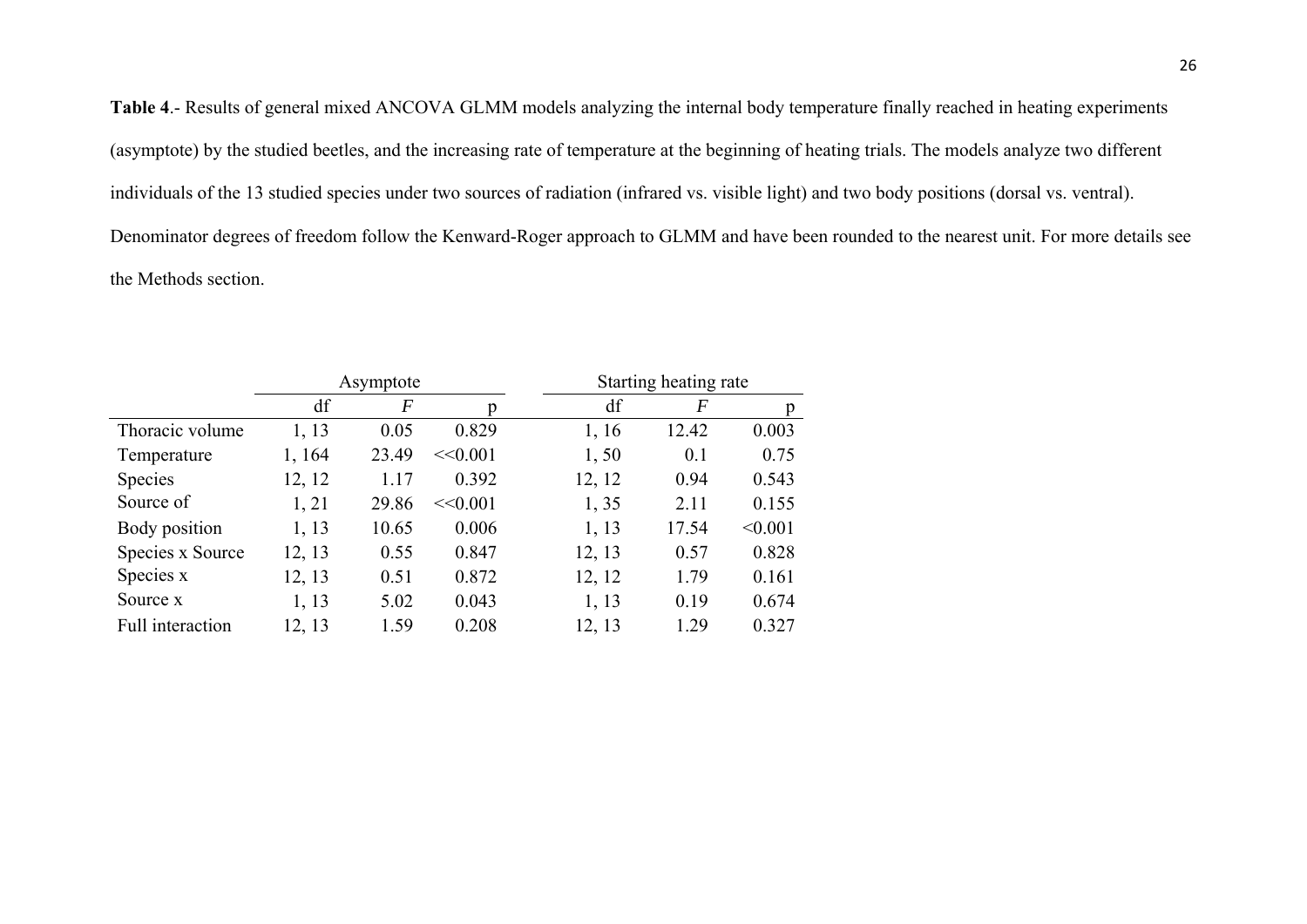### **Figure legends**

**Figure 1**.- Representation of the factorial design and the effects tested (arrows) considering two sources of radiation (solar radiance and infrared; SR and IF, respectively) and two body positions (dorsal and ventral, D and V, respectively) on the heating response of thirteen Geotrupidae dung beetle species. The trials were carried out in two different specimens belonging to each species.

**Figure 2.-** Phylogenetic relationships of the studied Geotrupidae species based on maximum likelihood (ML) and Bayesian inference analysis (both procedures generate similar trees) using mitochondrial (COI, COII, tRNA-Leu) genes and the GTR  $+$  I  $+$  G evolutionary model. Numbers at nodes correspond to ML bootstrap proportions (BP) (first number) and Bayesian posterior probabilities (BPP) (second number). Only BP and BPP values above 50% and 90%, respectively, are represented.

**Figure 3.-** Partition of variance in asymptote of the temperature finally reached by the studied specimens and heating rate at the beginning of the trials among five different effects: size of individual beetles (thoracic pseudo-volume), subtle random variations in air temperature during heating trials (temperature), source of radiation (infrared vs. natural sunlight), body position (dorsal vs. ventral) and species identity (13 Geotrupidae dung beetle species).  $R^2$ : marginal proportion of the variance explained by the fixed factors in the GLMM without interaction terms.

**Figure 4**. Effect of the source of radiation and the body position of the studied specimens on the asymptote of the temperature finally reached and the heating rate at the beginning of the heating trials. Values are adjusted means (+ one SE) controlling for the effect of inter-individual differences in the thoracic volume of dung beetles and subtle, random, variations in temperature during trials. Sample size is two different individuals in 13 species of Geotrupidae.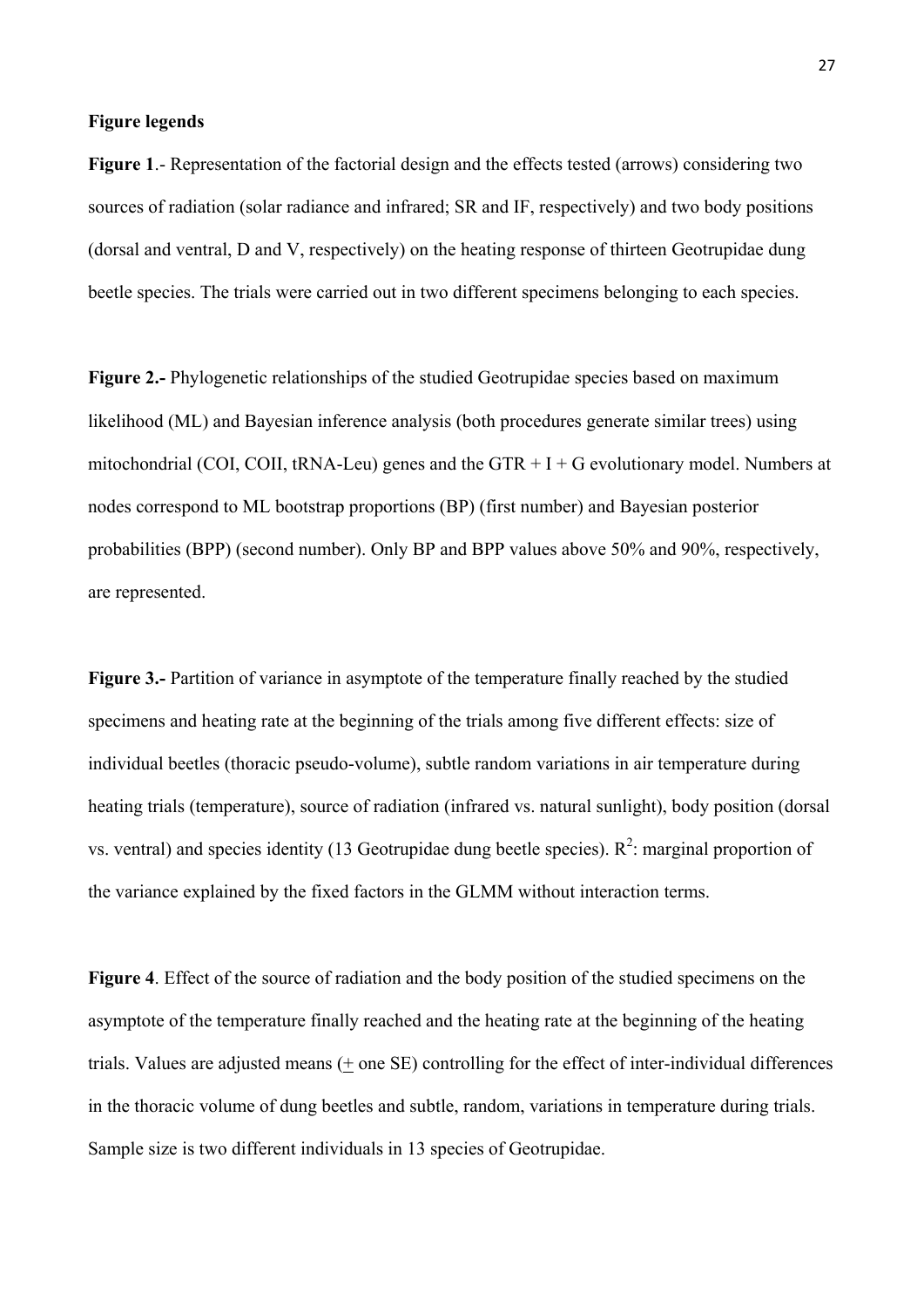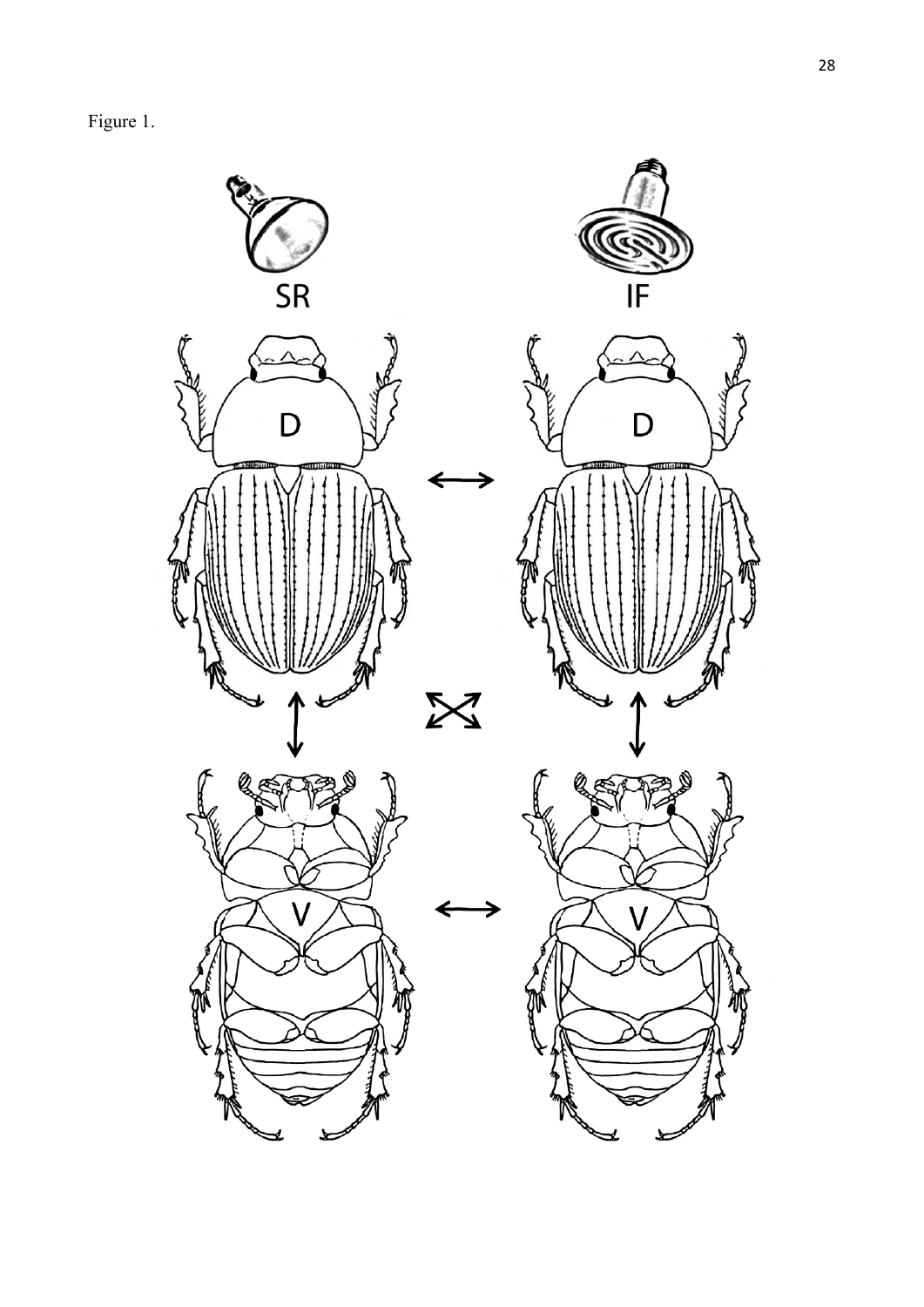

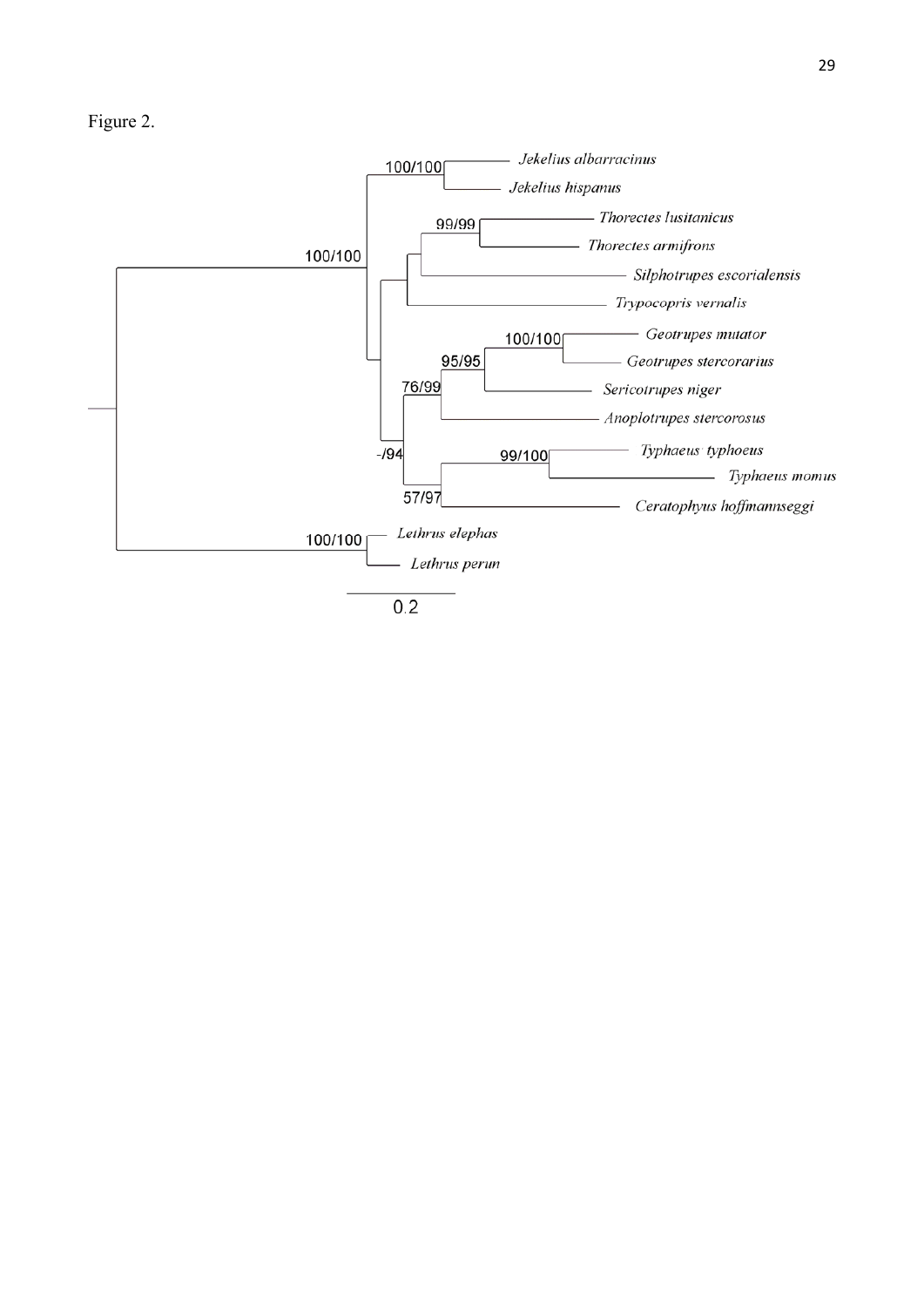